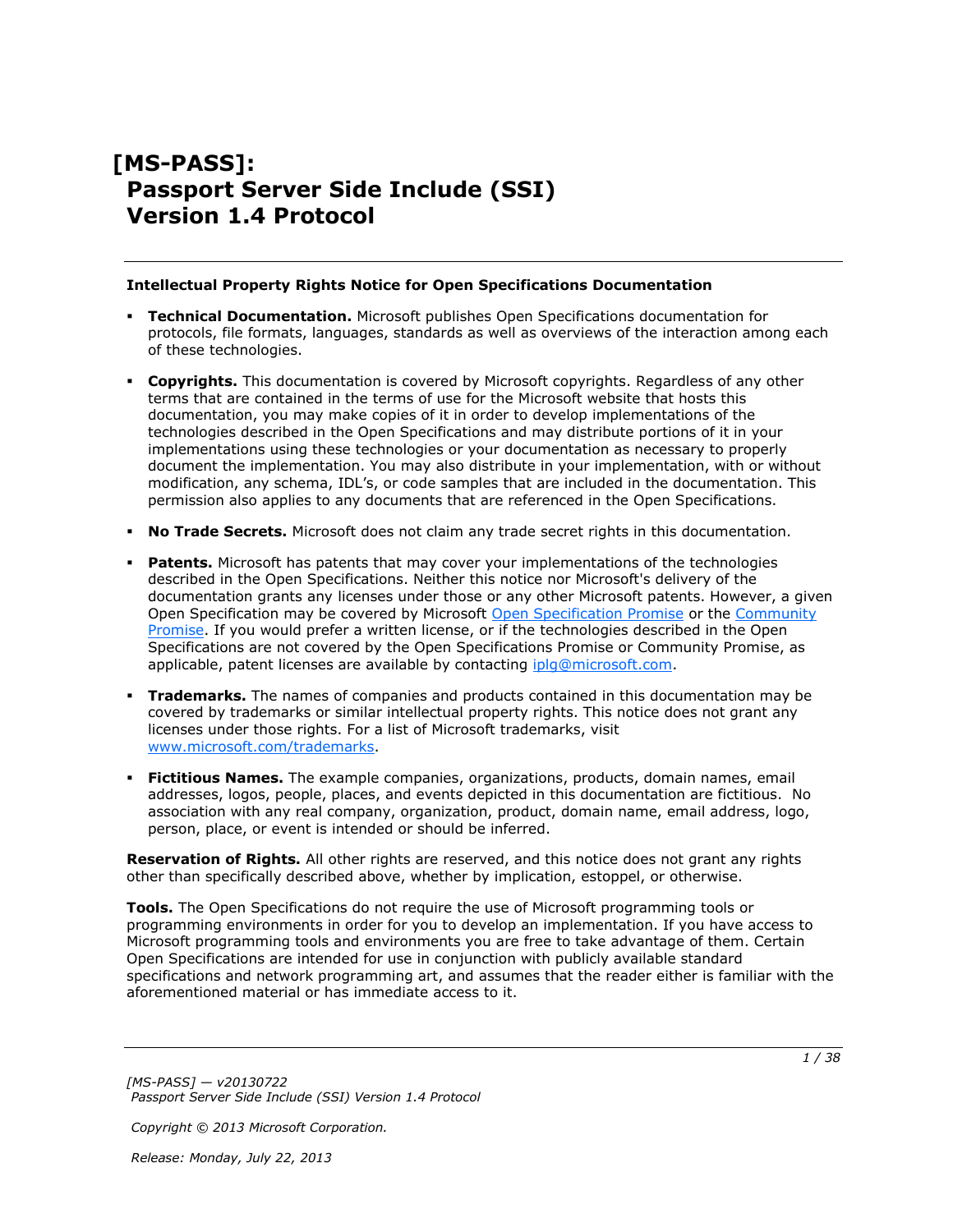# **Revision Summary**

| <b>Date</b> | <b>Revision</b><br><b>History</b> | <b>Revision</b><br>Class | Comments                                                               |  |
|-------------|-----------------------------------|--------------------------|------------------------------------------------------------------------|--|
| 03/02/2007  | 1.0                               |                          | Version 1.0 release                                                    |  |
| 04/03/2007  | 1.1                               | Minor                    | Updated the technical content.                                         |  |
| 05/11/2007  | 1.2                               |                          | Version 1.2 release                                                    |  |
| 06/01/2007  | 1.2.1                             | Editorial                | Revised and edited the technical content.                              |  |
| 07/03/2007  | 1.3                               | Minor                    | Updated the technical content.                                         |  |
| 08/10/2007  | 1.3.1                             | Editorial                | Revised and edited the technical content.                              |  |
| 09/28/2007  | 1.3.2                             | Editorial                | Revised and edited the technical content.                              |  |
| 10/23/2007  | 2.0                               | Major                    | Converted document to unified format and updated<br>technical content. |  |
| 01/25/2008  | 2.0.1                             | Editorial                | Revised and edited the technical content.                              |  |
| 03/14/2008  | 2.0.2                             | Editorial                | Revised and edited the technical content.                              |  |
| 06/20/2008  | 2.0.3                             | Editorial                | Revised and edited the technical content.                              |  |
| 07/25/2008  | 2.0.4                             | Editorial                | Revised and edited the technical content.                              |  |
| 08/29/2008  | 2.1                               | Minor                    | Clarified technical content.                                           |  |
| 10/24/2008  | 3.0                               | Major                    | Updated and revised the technical content.                             |  |
| 12/05/2008  | 4.0                               | Major                    | Updated and revised the technical content.                             |  |
| 01/16/2009  | 5.0                               | Major                    | Updated and revised the technical content.                             |  |
| 02/27/2009  | 5.0.1                             | Editorial                | Revised and edited the technical content.                              |  |
| 04/10/2009  | 5.0.2                             | Editorial                | Revised and edited the technical content.                              |  |
| 05/22/2009  | 5.0.3                             | Editorial                | Revised and edited the technical content.                              |  |
| 07/02/2009  | 5.0.4                             | Editorial                | Revised and edited the technical content.                              |  |
| 08/14/2009  | 5.0.5                             | Editorial                | Revised and edited the technical content.                              |  |
| 09/25/2009  | 5.1                               | Minor                    | Updated the technical content.                                         |  |
| 11/06/2009  | 5.1.1                             | Editorial                | Revised and edited the technical content.                              |  |
| 12/18/2009  | 5.1.2                             | Editorial                | Revised and edited the technical content.                              |  |
| 01/29/2010  | 5.1.3                             | Editorial                | Revised and edited the technical content.                              |  |
| 03/12/2010  | 5.1.4                             | Editorial                | Revised and edited the technical content.                              |  |

*[MS-PASS] — v20130722 Passport Server Side Include (SSI) Version 1.4 Protocol* 

*Copyright © 2013 Microsoft Corporation.*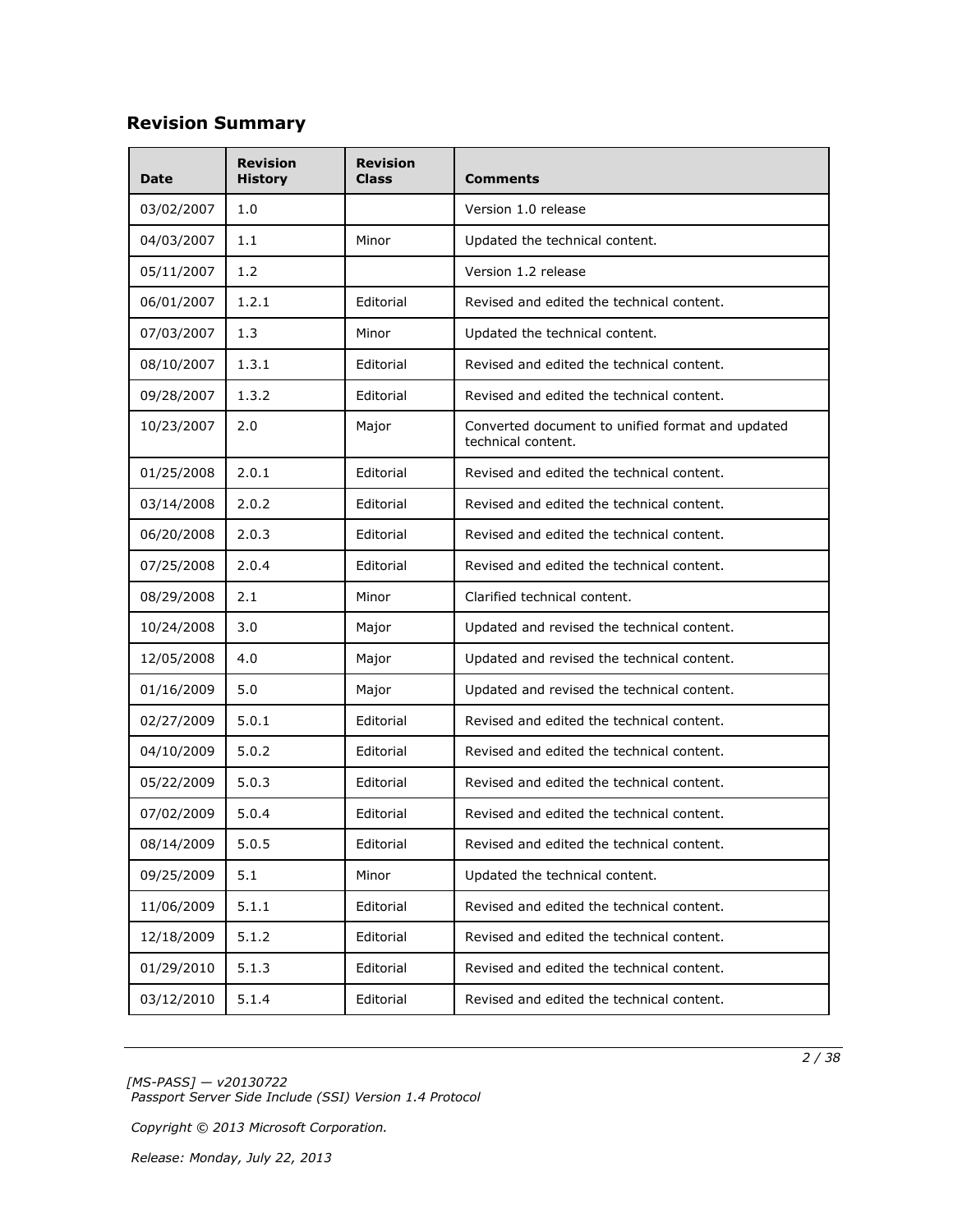| Date       | <b>Revision</b><br><b>History</b> | <b>Revision</b><br><b>Class</b> | Comments                                                                        |  |
|------------|-----------------------------------|---------------------------------|---------------------------------------------------------------------------------|--|
| 04/23/2010 | 6.0                               | Major                           | Updated and revised the technical content.                                      |  |
| 06/04/2010 | 6.1                               | Minor                           | Updated the technical content.                                                  |  |
| 07/16/2010 | 6.2                               | Minor                           | Clarified the meaning of the technical content.                                 |  |
| 08/27/2010 | 7.0                               | Major                           | Significantly changed the technical content.                                    |  |
| 10/08/2010 | 7.0                               | No change                       | No changes to the meaning, language, or formatting of<br>the technical content. |  |
| 11/19/2010 | 8.0                               | Major                           | Significantly changed the technical content.                                    |  |
| 01/07/2011 | 9.0                               | Major                           | Significantly changed the technical content.                                    |  |
| 02/11/2011 | 9.0                               | No change                       | No changes to the meaning, language, or formatting of<br>the technical content. |  |
| 03/25/2011 | 9.0                               | No change                       | No changes to the meaning, language, or formatting of<br>the technical content. |  |
| 05/06/2011 | 9.0                               | No change                       | No changes to the meaning, language, or formatting of<br>the technical content. |  |
| 06/17/2011 | 9.1                               | Minor                           | Clarified the meaning of the technical content.                                 |  |
| 09/23/2011 | 10.0                              | Major                           | Significantly changed the technical content.                                    |  |
| 12/16/2011 | 11.0                              | Major                           | Significantly changed the technical content.                                    |  |
| 03/30/2012 | 11.0                              | No change                       | No changes to the meaning, language, or formatting of<br>the technical content. |  |
| 07/12/2012 | 11.0                              | No change                       | No changes to the meaning, language, or formatting of<br>the technical content. |  |
| 10/25/2012 | 11.0                              | No change                       | No changes to the meaning, language, or formatting of<br>the technical content. |  |
| 01/31/2013 | 11.0                              | No change                       | No changes to the meaning, language, or formatting of<br>the technical content. |  |
| 08/08/2013 | 12.0                              | Major                           | Significantly changed the technical content.                                    |  |

*[MS-PASS] — v20130722 Passport Server Side Include (SSI) Version 1.4 Protocol*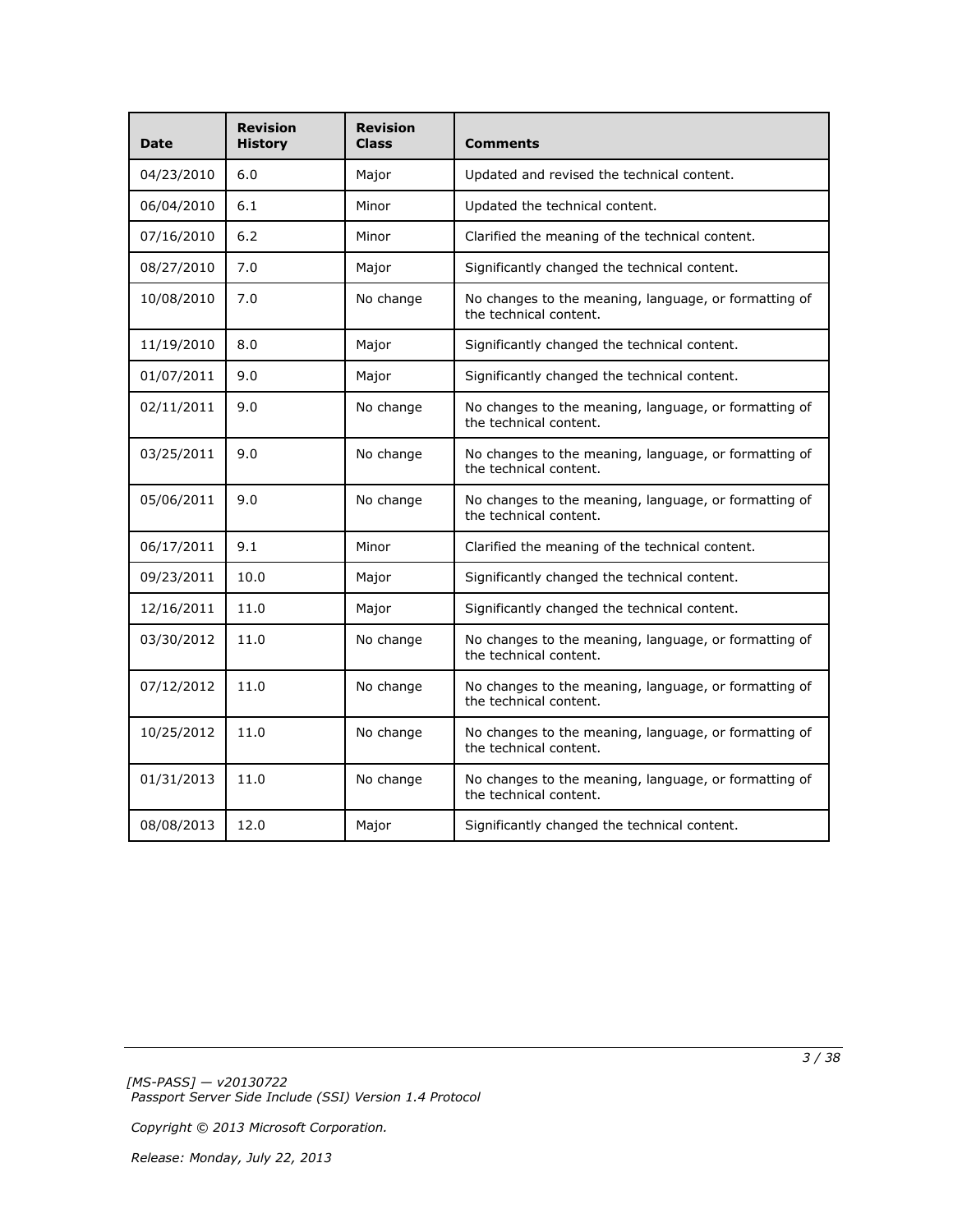# **Contents**

| 1.1                                                                    |  |
|------------------------------------------------------------------------|--|
|                                                                        |  |
|                                                                        |  |
|                                                                        |  |
| 1.3                                                                    |  |
| 1.4                                                                    |  |
| 1.5                                                                    |  |
| 1.6                                                                    |  |
| 1.7                                                                    |  |
| 1.8                                                                    |  |
| 1.9                                                                    |  |
|                                                                        |  |
|                                                                        |  |
| 2.1                                                                    |  |
| $2.2^{\circ}$                                                          |  |
|                                                                        |  |
|                                                                        |  |
|                                                                        |  |
| 2.2.4                                                                  |  |
| 2.2.5                                                                  |  |
| 2.2.6                                                                  |  |
| 2.2.7                                                                  |  |
|                                                                        |  |
|                                                                        |  |
|                                                                        |  |
| 2.2.11                                                                 |  |
| 2.2.12                                                                 |  |
|                                                                        |  |
|                                                                        |  |
|                                                                        |  |
|                                                                        |  |
|                                                                        |  |
|                                                                        |  |
| 3.1.4.1                                                                |  |
|                                                                        |  |
|                                                                        |  |
|                                                                        |  |
| 3.1.5.2                                                                |  |
| 3.1.5.3 Processing Authentication Server-Instructed Update Messages 22 |  |
| 3.1.5.4                                                                |  |
| 3.1.5.5                                                                |  |
| 3.1.5.6                                                                |  |
| 3.1.5.7                                                                |  |
| 3.1.5.8                                                                |  |
| 3.1.6                                                                  |  |
| 3.1.7                                                                  |  |
| 3.2                                                                    |  |
|                                                                        |  |
|                                                                        |  |

[MS-PASS] — v20130722<br>Passport Server Side Include (SSI) Version 1.4 Protocol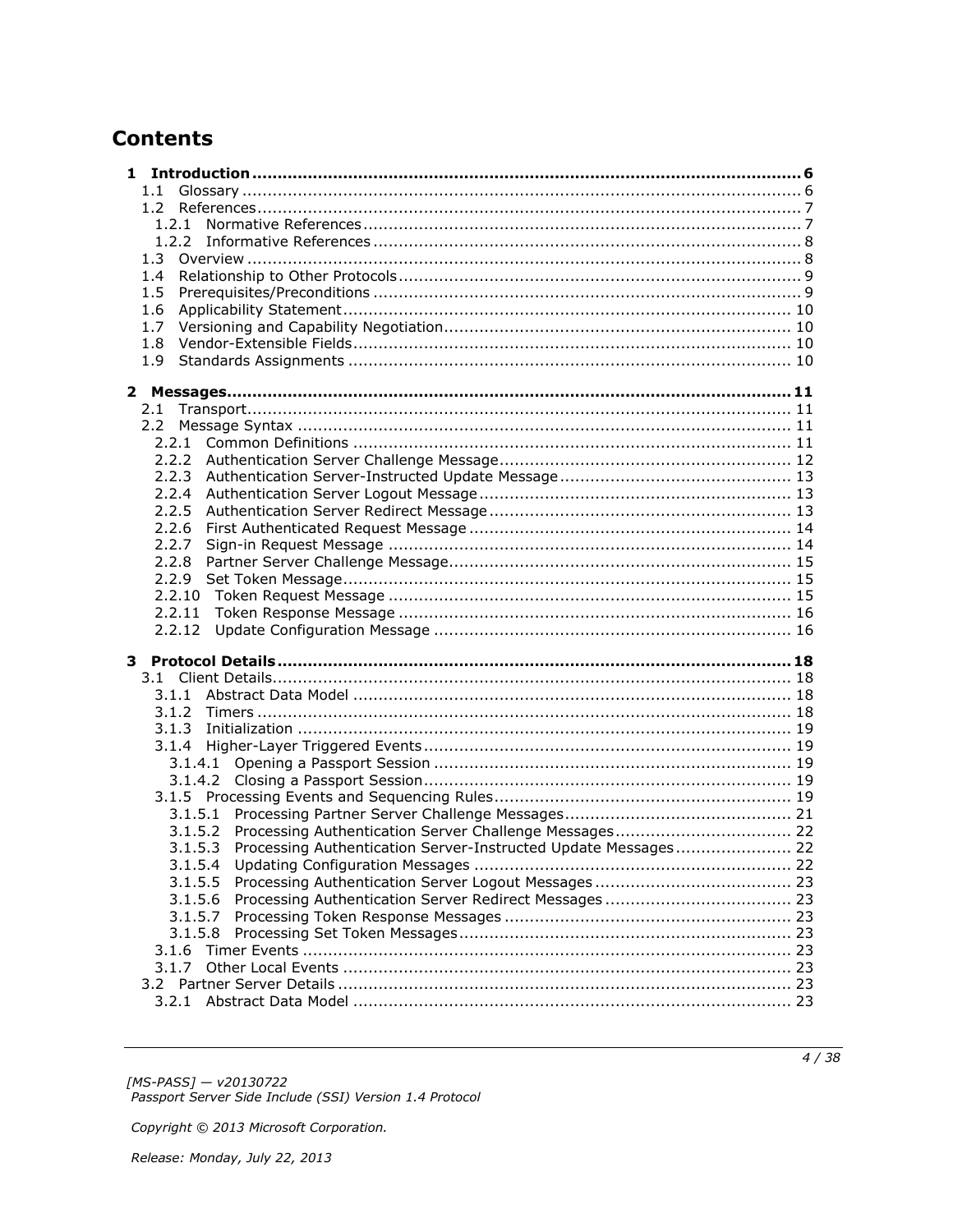|   | 3.2.2 |  |
|---|-------|--|
|   | 3.2.3 |  |
|   | 3.2.4 |  |
|   |       |  |
|   |       |  |
|   |       |  |
|   |       |  |
|   | 3.2.7 |  |
|   |       |  |
|   |       |  |
|   | 3.3.2 |  |
|   | 3.3.3 |  |
|   | 3.3.4 |  |
|   |       |  |
|   |       |  |
|   |       |  |
|   | 3.3.6 |  |
|   | 3.3.7 |  |
|   |       |  |
|   | 3.4.1 |  |
|   | 3.4.2 |  |
|   | 3.4.3 |  |
|   | 3.4.4 |  |
|   |       |  |
|   | 3.4.5 |  |
|   | 3.4.6 |  |
|   | 3.4.7 |  |
| 4 |       |  |
|   |       |  |
|   | 5.1   |  |
|   |       |  |
|   |       |  |
| 6 |       |  |
| 7 |       |  |
|   |       |  |
|   |       |  |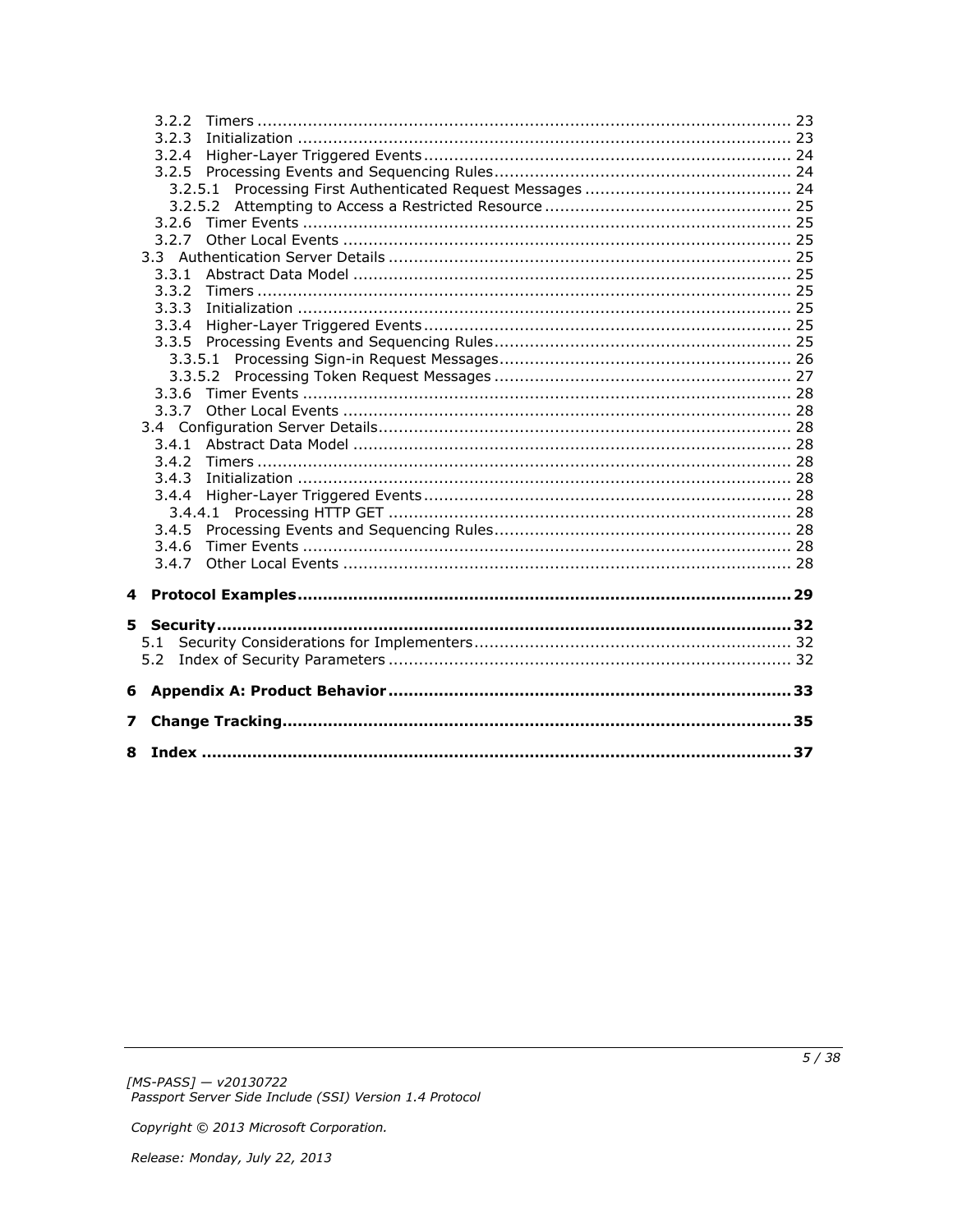# <span id="page-5-0"></span>**1 Introduction**

<span id="page-5-11"></span>This document specifies the Passport Server Side Include (SSI) Version 1.4 Protocol (or the Passport SSI Version 1.4 Protocol), also known as the "Passport Tweener" protocol. The Passport SSI Version 1.4 Protocol is based on HTTP (as specified in [\[RFC2616\]\)](http://go.microsoft.com/fwlink/?LinkId=90372) for **[authenticating](%5bMS-GLOS%5d.pdf)** a **[client](#page-5-2)** to a server with the assistance of an **[authentication server](#page-5-3)**.

Sections 1.8, 2, and 3 of this specification are normative and can contain the terms MAY, SHOULD, MUST, MUST NOT, and SHOULD NOT as defined in RFC 2119. Sections 1.5 and 1.9 are also normative but cannot contain those terms. All other sections and examples in this specification are informative.

# <span id="page-5-1"></span>**1.1 Glossary**

The following terms are defined in [\[MS-GLOS\]:](%5bMS-GLOS%5d.pdf)

```
authentication
Authentication Service (AS)
credential
URI
Uniform Resource Locator (URL)
UTF-8
```
The following terms are specific to this document:

- <span id="page-5-3"></span>**authentication server:** The server that verifies that a person or thing is who or what it claims to be (typically using a cryptographic protocol) and issues a ticket or **token** attesting to the validity of the claim.
- <span id="page-5-2"></span>**client:** The software that is used by a **user** to access the service. It represents the **user** in this protocol. A synonym is **client** application.
- <span id="page-5-9"></span>**co-branding:** The inclusion of a party's logo, text, or other branding content in a second party's software or site.
- <span id="page-5-7"></span>**configuration server:** The service or server that serves configuration data (packaged in HTTP headers) describing the topography of the network. It includes information on the distribution of member accounts among the **[Authentication Services \(AS\)](%5bMS-GLOS%5d.pdf)** and the **[URLs](%5bMS-GLOS%5d.pdf)** of particular **resources** in each **[AS](%5bMS-GLOS%5d.pdf)**.
- <span id="page-5-8"></span>**configuration version:** Integer value indicating the version of the configuration data given out by the **configuration server**.
- <span id="page-5-6"></span>**cookie:** An HTTP header that carries state information between participating origin servers and user agents. For more information, see [\[RFC2109\].](http://go.microsoft.com/fwlink/?LinkId=90315)
- <span id="page-5-5"></span>**partner:** In the context of this specification, an organization in a business relationship with the **[Authentication Service \(AS\)](%5bMS-GLOS%5d.pdf)**. A **partner** needs to be able to access the **token** issued by the **[AS](%5bMS-GLOS%5d.pdf)**. Typically, a **partner** site is the actual service or site a consumer visits and, in the process, is **[authenticated](%5bMS-GLOS%5d.pdf)** by the **[AS](%5bMS-GLOS%5d.pdf)**. Examples of **partners** are the MSN Money and MSN Messenger sites.
- <span id="page-5-4"></span>**partner server:** The server or service used by a **partner** to represent it in the Passport SSI Version 1.4 Protocol.

*[MS-PASS] — v20130722 Passport Server Side Include (SSI) Version 1.4 Protocol*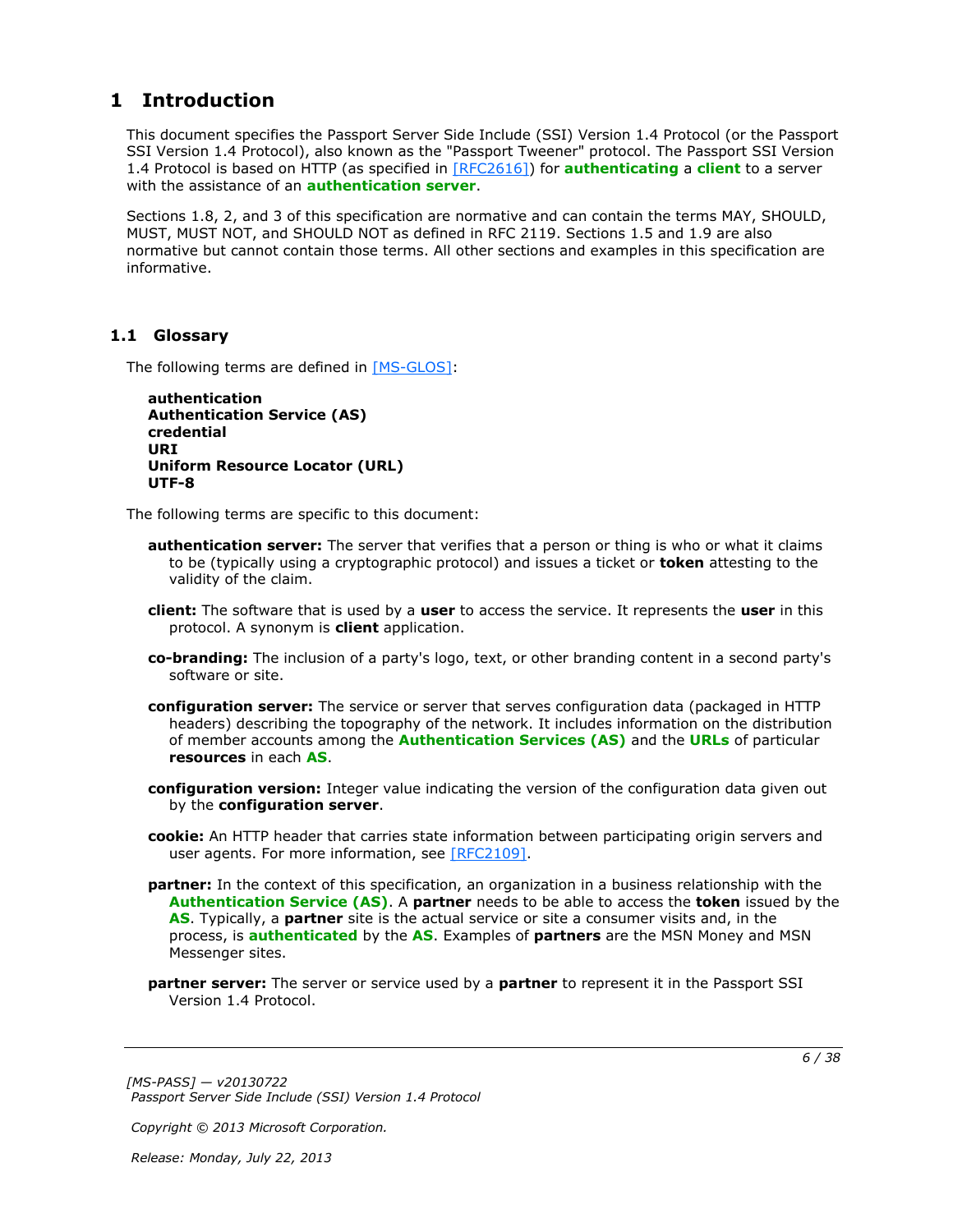<span id="page-6-4"></span>**realm:** A collection of **users**, **partners**, and **authentication servers** bound by a common **[authentication](%5bMS-GLOS%5d.pdf)** policy. MSN is an example of a **realm**.

- <span id="page-6-5"></span>**resource:** An object that a **client** is requesting access to, typically referenced by a Uniform Resource Locator (**[URL](%5bMS-GLOS%5d.pdf)**) or Uniform Resource Identifier (**[URI](%5bMS-GLOS%5d.pdf)**), as specified in [\[RFC3986\].](http://go.microsoft.com/fwlink/?LinkId=90453)
- <span id="page-6-2"></span>**token:** A block of data that is issued to a **user** on successful **[authentication](%5bMS-GLOS%5d.pdf)** by the **authentication server**. Such a **token** is presented to a service to prove one's identity and attributes to a service. The **token** is used in the process of determining the **user's** authorization and access privileges.
- <span id="page-6-3"></span>**user:** The real person who has a member account. The **user** is **[authenticated](%5bMS-GLOS%5d.pdf)** by being asked to prove knowledge of the secret password associated with the **user** name.
- **MAY, SHOULD, MUST, SHOULD NOT, MUST NOT:** These terms (in all caps) are used as specified in [\[RFC2119\].](http://go.microsoft.com/fwlink/?LinkId=90317) All statements of optional behavior use either MAY, SHOULD, or SHOULD NOT.

### <span id="page-6-0"></span>**1.2 References**

References to Microsoft Open Specifications documentation do not include a publishing year because links are to the latest version of the documents, which are updated frequently. References to other documents include a publishing year when one is available.

A reference marked "(Archived)" means that the reference document was either retired and is no longer being maintained or was replaced with a new document that provides current implementation details. We archive our documents online [\[Windows Protocol\].](http://msdn.microsoft.com/en-us/library/jj633107.aspx)

### <span id="page-6-1"></span>**1.2.1 Normative References**

<span id="page-6-6"></span>We conduct frequent surveys of the normative references to assure their continued availability. If you have any issue with finding a normative reference, please contact [dochelp@microsoft.com.](mailto:dochelp@microsoft.com) We will assist you in finding the relevant information. Please check the archive site, [http://msdn2.microsoft.com/en-us/library/E4BD6494-06AD-4aed-9823-445E921C9624,](http://msdn2.microsoft.com/en-us/library/E4BD6494-06AD-4aed-9823-445E921C9624) as an additional source.

[RFC1738] Berners-Lee, T., Masinter, L., and McCahill, M., "Uniform Resource Locators (URL)", RFC 1738, December 1994, [http://www.ietf.org/rfc/rfc1738.txt](http://go.microsoft.com/fwlink/?LinkId=90287)

[RFC2109] Kristol, D., and Montulli, L., "HTTP State Management Mechanism", RFC 2109, February 1997, [http://www.ietf.org/rfc/rfc2109.txt](http://go.microsoft.com/fwlink/?LinkId=90315)

[RFC2119] Bradner, S., "Key words for use in RFCs to Indicate Requirement Levels", BCP 14, RFC 2119, March 1997, [http://www.rfc-editor.org/rfc/rfc2119.txt](http://go.microsoft.com/fwlink/?LinkId=90317)

[RFC2396] Berners-Lee, T., Fielding, R., and Masinter, L., "Uniform Resource Identifiers (URI): Generic Syntax", RFC 2396, August 1998, [http://www.ietf.org/rfc/rfc2396.txt](http://go.microsoft.com/fwlink/?LinkId=90339)

[RFC2616] Fielding, R., Gettys, J., Mogul, J., et al., "Hypertext Transfer Protocol -- HTTP/1.1", RFC 2616, June 1999, [http://www.ietf.org/rfc/rfc2616.txt](http://go.microsoft.com/fwlink/?LinkId=90372)

[RFC2617] Franks, J., Hallam-Baker, P., Hostetler, J., et al., "HTTP Authentication: Basic and Digest Access Authentication", RFC 2617, June 1999, [http://www.ietf.org/rfc/rfc2617.txt](http://go.microsoft.com/fwlink/?LinkId=90373)

[RFC2818] Rescorla, E., "HTTP Over TLS", RFC 2818, May 2000, [http://www.ietf.org/rfc/rfc2818.txt](http://go.microsoft.com/fwlink/?LinkId=90383)

*[MS-PASS] — v20130722 Passport Server Side Include (SSI) Version 1.4 Protocol* 

*Copyright © 2013 Microsoft Corporation.*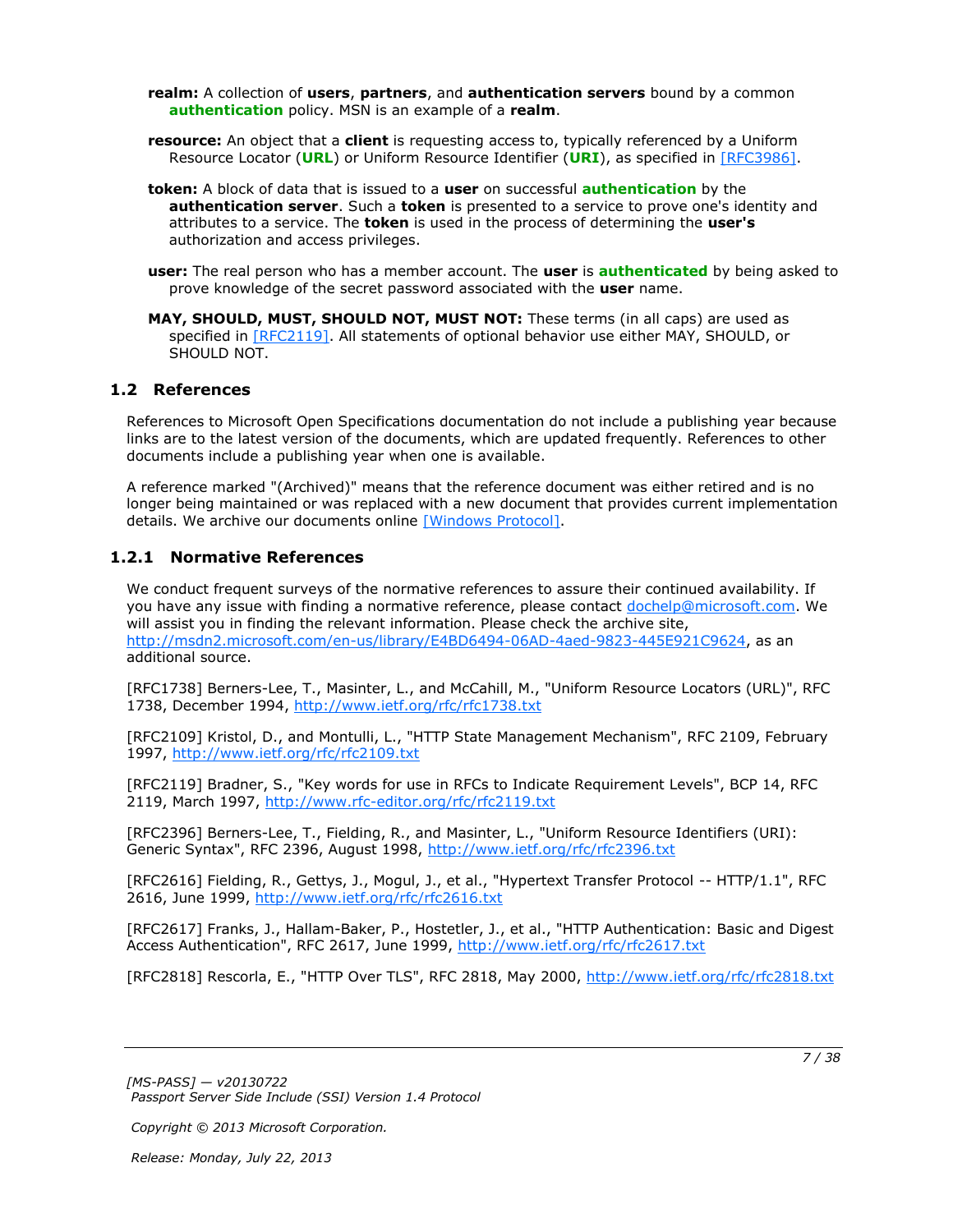[RFC3629] Yergeau, F., "UTF-8, A Transformation Format of ISO 10646", STD 63, RFC 3629, November 2003, [http://www.ietf.org/rfc/rfc3629.txt](http://go.microsoft.com/fwlink/?LinkId=90439)

[RFC3986] Berners-Lee, T., Fielding, R., and Masinter, L., "Uniform Resource Identifier (URI): Generic Syntax", STD 66, RFC 3986, January 2005, [http://www.ietf.org/rfc/rfc3986.txt](http://go.microsoft.com/fwlink/?LinkId=90453)

[RFC4234] Crocker, D., Ed., and Overell, P., "Augmented BNF for Syntax Specifications: ABNF", RFC 4234, October 2005, [http://www.ietf.org/rfc/rfc4234.txt](http://go.microsoft.com/fwlink/?LinkId=90462)

## <span id="page-7-0"></span>**1.2.2 Informative References**

<span id="page-7-3"></span><span id="page-7-2"></span>[MS-GLOS] Microsoft Corporation, ["Windows Protocols Master Glossary"](%5bMS-GLOS%5d.pdf).

### <span id="page-7-1"></span>**1.3 Overview**

The Passport SSI Version 1.4 Protocol, also known as the "Passport Tweener" Protocol, is an HTTPbased protocol (as specified in [\[RFC2616\]\)](http://go.microsoft.com/fwlink/?LinkId=90372) for authenticating a client to a **[partner server](#page-5-4)** with the assistance of an authentication server. The authentication exchange between the client and the partner server in the Passport SSI Version 1.4 Protocol resembles the exchanges in other HTTP authentication mechanisms (as specified in [\[RFC2616\]](http://go.microsoft.com/fwlink/?LinkId=90372) and [\[RFC2617\]\)](http://go.microsoft.com/fwlink/?LinkId=90373).

When a client makes an HTTP request to the partner server, the partner server may respond with a Passport SSI Version 1.4 Protocol message (as specified in section [2.2.8\)](#page-14-3) indicating that the **[URL](%5bMS-GLOS%5d.pdf)** requires Passport SSI Version 1.4 Protocol authentication. The client then contacts the authentication server (as specified in section [2.2.10\)](#page-14-4) to obtain a **[partner](#page-5-5) [token](#page-6-2)** that authenticates the **[user](#page-6-3)** to the partner server, and then retries the HTTP request, this time attaching the partner token (as specified in section  $2.2.6$ ).

If this authentication fails, the partner indicates failure and restates that Passport SSI Version 1.4 Protocol authentication is required. If authentication succeeds, the partner responds with the content that required authentication, along with the same partner token (as specified in section [2.2.9\)](#page-14-5) in HTTP **[cookie](#page-5-6)** form, using the HTTP cookie mechanism (as specified in [\[RFC2109\]\)](http://go.microsoft.com/fwlink/?LinkId=90315). The client thereby automatically resends the cookie-encoded token to the partner server every time it returns to the partner server.

When the client contacts the authentication server in response to a partner server's request for authentication, the client provides **[credentials](%5bMS-GLOS%5d.pdf)** (that is, a user name and password; for more information, see section  $2.2.7$ ). The authentication server verifies the credentials and, if they are valid, supplies the client with a partner token (opaque to the client) that can be used to authenticate to the partner server (as specified in section [2.2.11\)](#page-15-2). The authentication server also supplies the client with an authentication token in HTTP cookie form (as previously described) so that on subsequent visits to the authentication server to obtain partner tokens for other partner servers, the authentication server can automatically retrieve the user's authentication information based on the accompanying cookie, instead of requiring the client to resend the actual credentials every time.

The client may delete its tokens or cookies at any time. One point of departure from the traditional HTTP framework is that the authentication server may instruct the client to delete an authentication token it previously obtained (as specified in section [2.2.4\)](#page-12-3). In this case, the client deletes the authentication token.

The Passport SSI Version 1.4 Protocol allows for the implementation of distributed authentication servers by allowing an authentication server to redirect clients to an alternate authentication server using an HTTP redirect response (as specified in section  $2.2.5$ ). The protocol also supports multiple independent **[realms](#page-6-4)** in which each realm consists of an authentication server (single or distributed) capable of helping a specific set of users authenticate to a specific set of partner servers. A user's

*[MS-PASS] — v20130722 Passport Server Side Include (SSI) Version 1.4 Protocol* 

*Copyright © 2013 Microsoft Corporation.*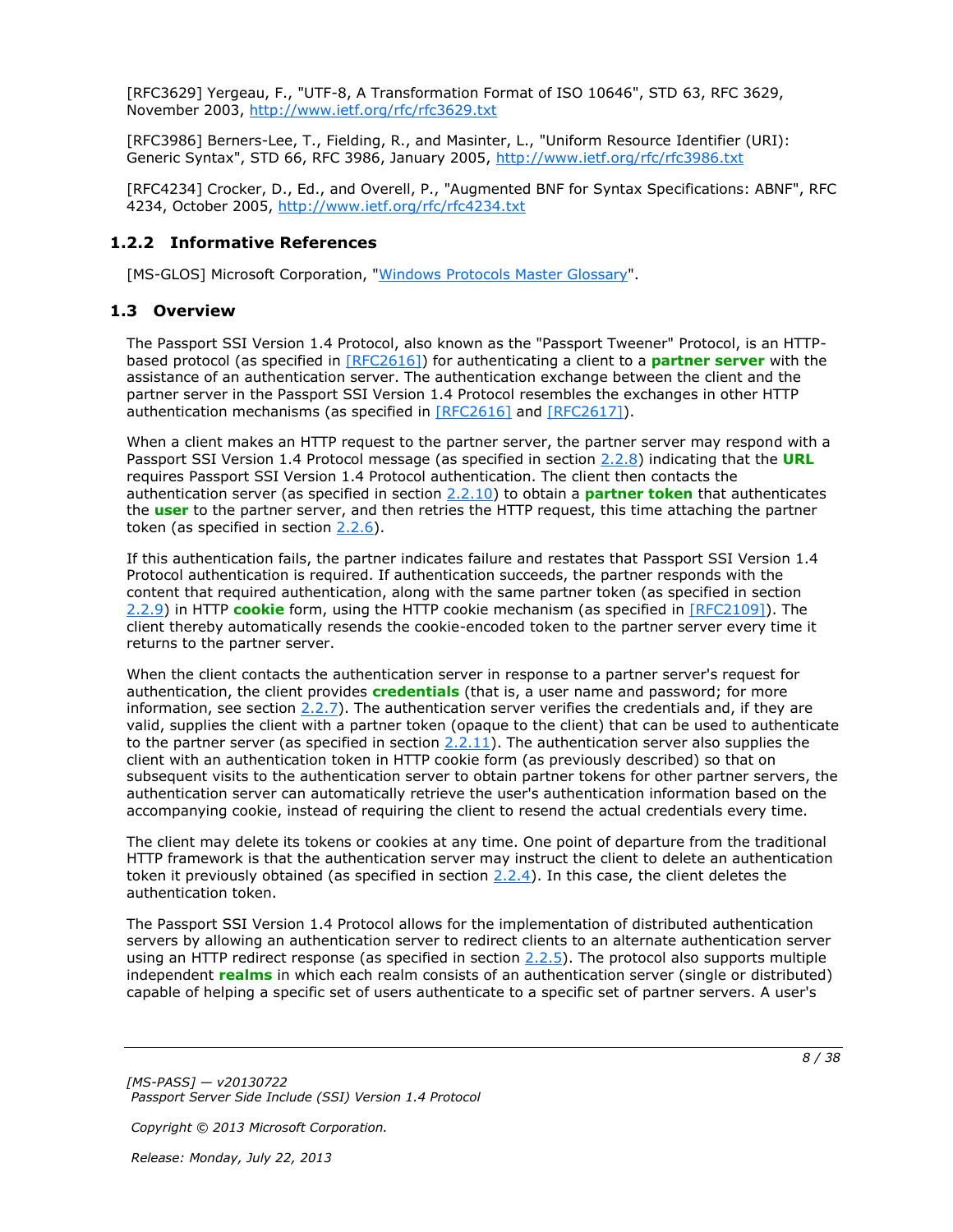credentials are stored at the authentication server for a specific realm, which in turn allows that user to authenticate to any of the set of partner servers associated with that realm.

Each realm also has a **[configuration server](#page-5-7)**, which provides the client with information on the authentication server for that realm, such as its URL. A client is initially configured with the URL of the configuration server for some realm. This can occur, for example, when the user enrolls in or joins a realm. If the client has no configuration data, or if its configuration data is out of date, the authentication server can provide an up-to-date **[configuration version](#page-5-8)** number to the client any time the client authenticates (as specified in section  $2.2.3$ ). The client issues a standard HTTP GET request to the configuration server's URL to obtain updated configuration information. For more information, see section [3.1.5.3.](#page-21-3)

# <span id="page-8-0"></span>**1.4 Relationship to Other Protocols**

<span id="page-8-4"></span>The Passport SSI Version 1.4 Protocol is built on HTTP (as specified in [\[RFC2617\]\)](http://go.microsoft.com/fwlink/?LinkId=90373) and HTTP over Transport Layer Security (TLS) (as specified in [\[RFC2818\]\)](http://go.microsoft.com/fwlink/?LinkId=90383). No other higher-layer protocols explicitly depend on the Passport SSI Version 1.4 Protocol.

# <span id="page-8-1"></span>**1.5 Prerequisites/Preconditions**

<span id="page-8-2"></span>The following prerequisites and preconditions are required by the Passport SSI Version 1.4 Protocol:

- <span id="page-8-3"></span>The client is configured with the URL of the configuration server for its realm. $\leq 1$
- The client should have the capability to obtain credentials (that is, a user name and password) from the user. A Passport SSI Version 1.4 Protocol client may utilize local code to obtain the credentials locally, and to provide those cached credentials to the authentication server. The cache may be shared by many such applications, and each application may be capable of obtaining the credentials from users and caching them, using the same local code.
- The authentication server for the client's realm may be able to validate the credentials (that is, a user name and password) of any user registered with that realm. The authentication server is configured with its realm name and any **[co-branding](#page-5-9)** information that is to be passed to the client (as specified in section [2.2.2\)](#page-11-1) as well as the current version number for the configuration server's configuration data (as specified in section [2.2.3\)](#page-12-5). If the authentication server is implemented in a distributed manner, it has a method for determining to what authentication server URL to redirect a given client within its realm (based on the client's presented credentials or authentication token), as specified in section [2.2.5.](#page-12-4)
- The partner server and authentication server share a partner token format along with a set of criteria for recognizing if a given partner token is valid. They also share a set of definitions for the information that will be transported from the partner server to the authentication server when a client attempts to authenticate to the partner server, as specified in section  $2.2.8$ . This information is received in a protocol message by the client (as specified in section  $2.2.8$ ) and encoded in a format chosen by the realm. It is then sent to the authentication server by the client in a subsequent message, as specified in sections [2.2.7](#page-13-3) and [2.2.10.](#page-14-4)

Finally, the partner server and authentication server agree on a URL to which the client should be sent, once successfully authenticated at the request of the partner server, as specified in section [2.2.11.](#page-15-2)

 The configuration server for the realm is provisioned with all the configuration data necessary to construct an update configuration message, as specified in section [2.2.12.](#page-15-3)

*[MS-PASS] — v20130722 Passport Server Side Include (SSI) Version 1.4 Protocol* 

*Copyright © 2013 Microsoft Corporation.*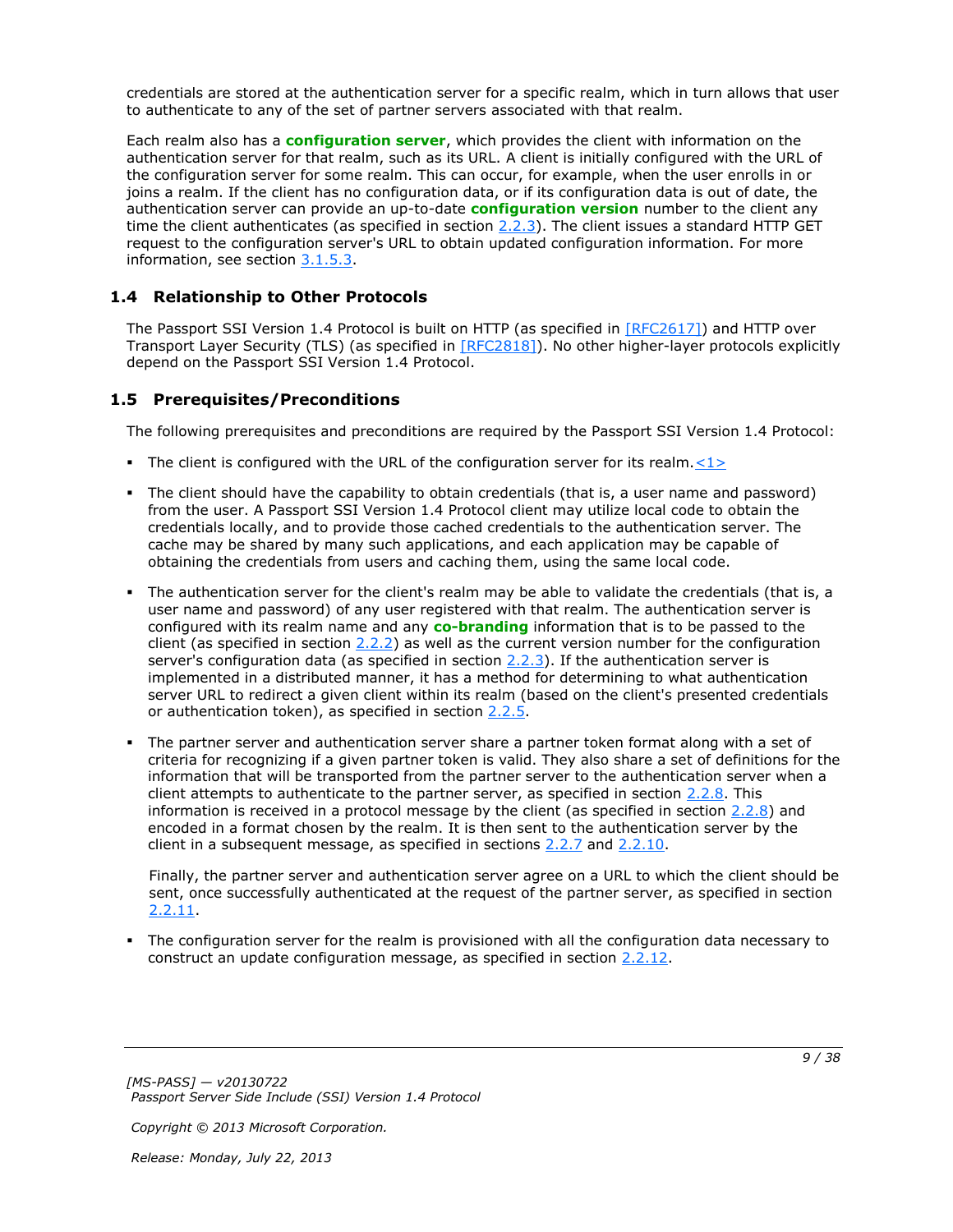# <span id="page-9-0"></span>**1.6 Applicability Statement**

<span id="page-9-4"></span>The Passport SSI Version 1.4 Protocol applies to environments in which one or more services require HTTP-based authentication (as specified in [\[RFC2616\]](http://go.microsoft.com/fwlink/?LinkId=90372) section 11) of members of a common base of users. In such cases, they would likely prefer to use a shared **[Authentication Service \(AS\)](%5bMS-GLOS%5d.pdf)**. For example, if multiple enterprises prefer to offer web-based services specifically to members of a particular organization enrolled in such a shared AS, then they may choose to form a realm. The enterprises would become partner services associated with the realm, and members would be able to authenticate themselves to any of the partner servers using the shared AS and the Passport SSI Version 1.4 Protocol.

# <span id="page-9-1"></span>**1.7 Versioning and Capability Negotiation**

<span id="page-9-6"></span><span id="page-9-5"></span>Versioning and capability negotiation does not apply to the Passport SSI Version 1.4 Protocol.

# <span id="page-9-2"></span>**1.8 Vendor-Extensible Fields**

The *ExtraParams* parameter (as specified in section [2.2.1\)](#page-10-4) can be used to extend the Passport SSI Version 1.4 Protocol.

## <span id="page-9-3"></span>**1.9 Standards Assignments**

<span id="page-9-7"></span>The only standards assignments for the Passport SSI Version 1.4 Protocol are those inherited from its transport protocols, as specified in [\[RFC2616\]](http://go.microsoft.com/fwlink/?LinkId=90372) and [\[RFC2818\].](http://go.microsoft.com/fwlink/?LinkId=90383)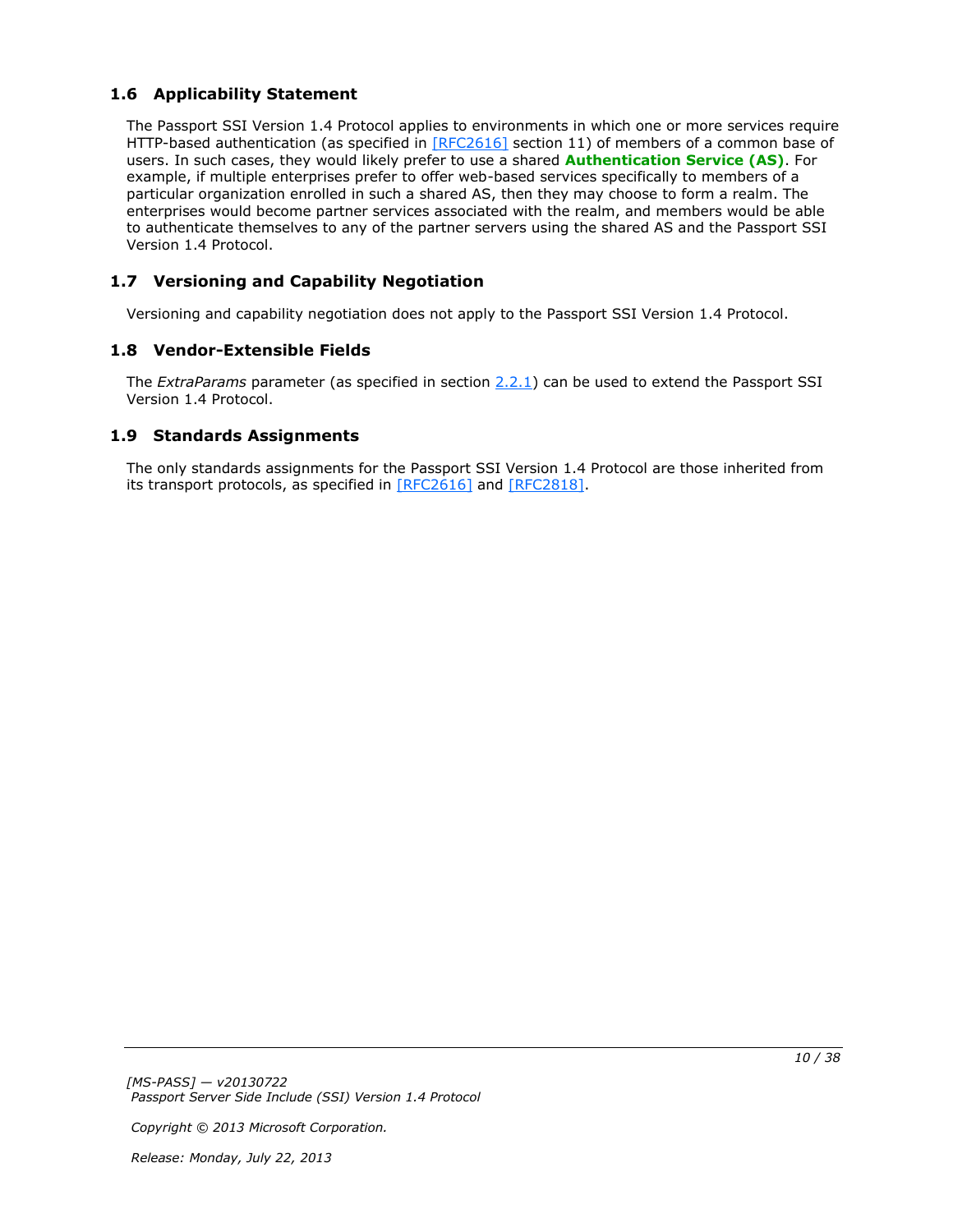# <span id="page-10-0"></span>**2 Messages**

<span id="page-10-5"></span>The following sections specify how Passport SSI Version 1.4 Protocol messages are transported and message syntax.

# <span id="page-10-1"></span>**2.1 Transport**

<span id="page-10-7"></span>The Passport SSI Version 1.4 Protocol MUST use HTTP (as specified in [\[RFC2616\]\)](http://go.microsoft.com/fwlink/?LinkId=90372) or HTTP over TLS (as specified in  $[REC2818]$ ) as the transport layer. The use of HTTP over TLS is triggered by the specification of an "https" URL rather than an "http" URL by one of the servers (the partner server, the configuration server, or the authentication server) when redirecting or configuring the client. Messages and data are sent via HTTP headers included in HTTP requests and responses. When a message is sent as a header in an HTTP response message, its receiver MUST process the message if the response's status code is one of those specified in the message definition, and MUST NOT do so otherwise.

The Passport SSI Version 1.4 Protocol also uses the HTTP cookie mechanism (as specified in [\[RFC2109\]\)](http://go.microsoft.com/fwlink/?LinkId=90315) as a transport and state management mechanism. The HTTP cookie mechanism allows named data items to be sent from one party to another as part of an HTTP message stored by the receiving party and returned automatically to the original party as part of all subsequent HTTP messages to that party.

# <span id="page-10-6"></span><span id="page-10-2"></span>**2.2 Message Syntax**

# <span id="page-10-3"></span>**2.2.1 Common Definitions**

<span id="page-10-4"></span>Except where noted, the headers in this document are specified using the Augmented Backus-Naur Form (ABNF) grammar, as specified in  $[REC4234]$  section 2.2. The following common constructions are used throughout this document.

These constructions are used solely for convenience in constructing other types and have no semantics in and of themselves.

httpURL = 1\*(ALPHA / DIGIT / ":" / "." / "\" / "/" / "%" / "\_" / "&" / "?")

The following constructions are used in protocol header definitions:

```
scheme = "Passport1.4"
ExtraParams = *(", "ptoken) ptoken
challenge = ExtraParams
OrgVerb = "OrgVerb=" ptoken 
OrgURL = "OrgUrl=" httpURL
tname = "tname=" ptoken
from-PP = "from-PP=" ptoken
ptoken = 1*<any CHAR except CTLs or ", ">
ConfigVersion = "ConfigVersion=" 1*DIGIT
```
**scheme:** Identifier for the Passport SSI Version 1.4 Protocol authentication scheme.

**ExtraParams:** Additional parameters not interpreted by this protocol that MAY be used for vendor extensibility.

*[MS-PASS] — v20130722 Passport Server Side Include (SSI) Version 1.4 Protocol* 

*Copyright © 2013 Microsoft Corporation.*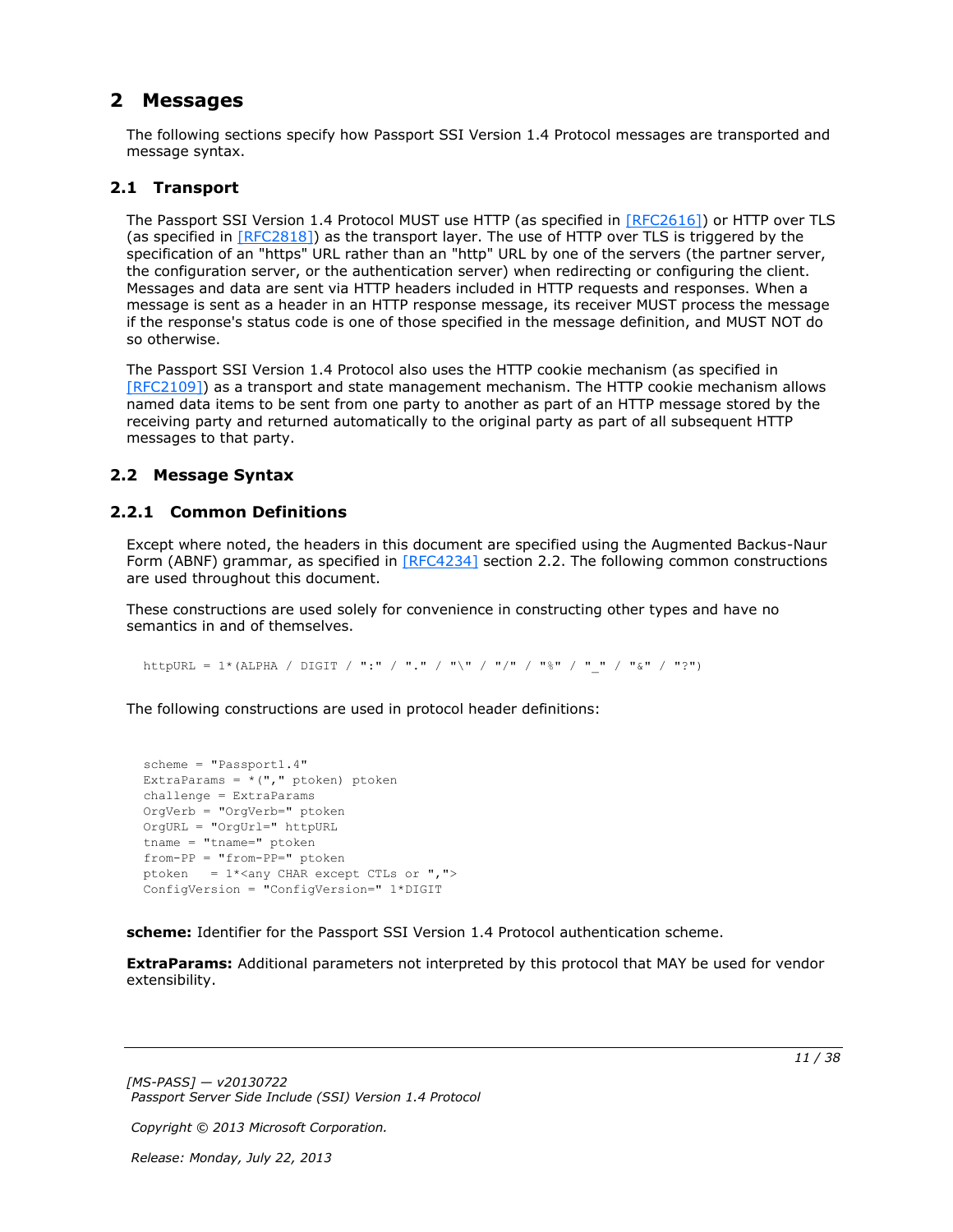**challenge:** A comma-separated list of parameters returned by a server for use by a client in the process of proving its identity.

**OrgVerb:** A string containing the HTTP verb that triggered the original server challenge, for example, "GET".

**OrgURL:** The URL in an HTTP request that triggered a server challenge.

**tname:** An informational parameter that contains the name of a cookie specified on a response. A client SHOULD ignore this parameter.

**ptoken:** A string that can contain any alphanumeric characters and separators, except for a comma.

<span id="page-11-2"></span>**from-PP:** A string that is opaque to the client. This value is received from a server and MUST be passed back unchanged on a subsequent request[.<2>](#page-32-2)

#### <span id="page-11-0"></span>**2.2.2 Authentication Server Challenge Message**

<span id="page-11-1"></span>The Authentication Server Challenge message is sent by the authentication server to the client and indicates that the sign-in request or token request failed.

This message is processed only when returned with a 401 HTTP status code. The return value MUST be as follows.

```
Authentication-Server-Challenge-Message = "WWW-Authenticate:"
 scheme 1*SP da-status "," srealm ["," customtoken] ["," prompt]
["," cburl] ["," cbtxt] 
status-codes = "failed" / "failed-noretry"
da-status = "da-status=" status-codes
srealm = "srealm=" ptoken
cburl = "cburl=" httpURL
cbtxt = "cbtxt=" ptoken
prompt = "prompt"
customtoken = ptoken
```
**da-status:** Specifies if the receiving client MUST retry the request. The client's precise interpretation of the possible values of "da-status" is specified in section  $3.1.5.2$ .

**srealm:** A string that MUST contain the realm name of the authentication server.

**cburl:** Specifies a co-branding URL.

**Cbtxt:** Specifies optional co-branding text.

**prompt:** Specifies, by its presence, that the client MUST prompt the user for credentials.

**customtoken:** Custom parameter that an authentication server MAY add to the response. Not explicitly part of the protocol.

This token is interpreted by the authentication server only. The client MUST not interpret the value. The client MUST send the token unchanged to the authentication server in a subsequent Sign-in [Request](#page-13-3) message.

Example:

WWW-Authenticate: Passport1.4 da-status=failed,

*[MS-PASS] — v20130722 Passport Server Side Include (SSI) Version 1.4 Protocol* 

*Copyright © 2013 Microsoft Corporation.*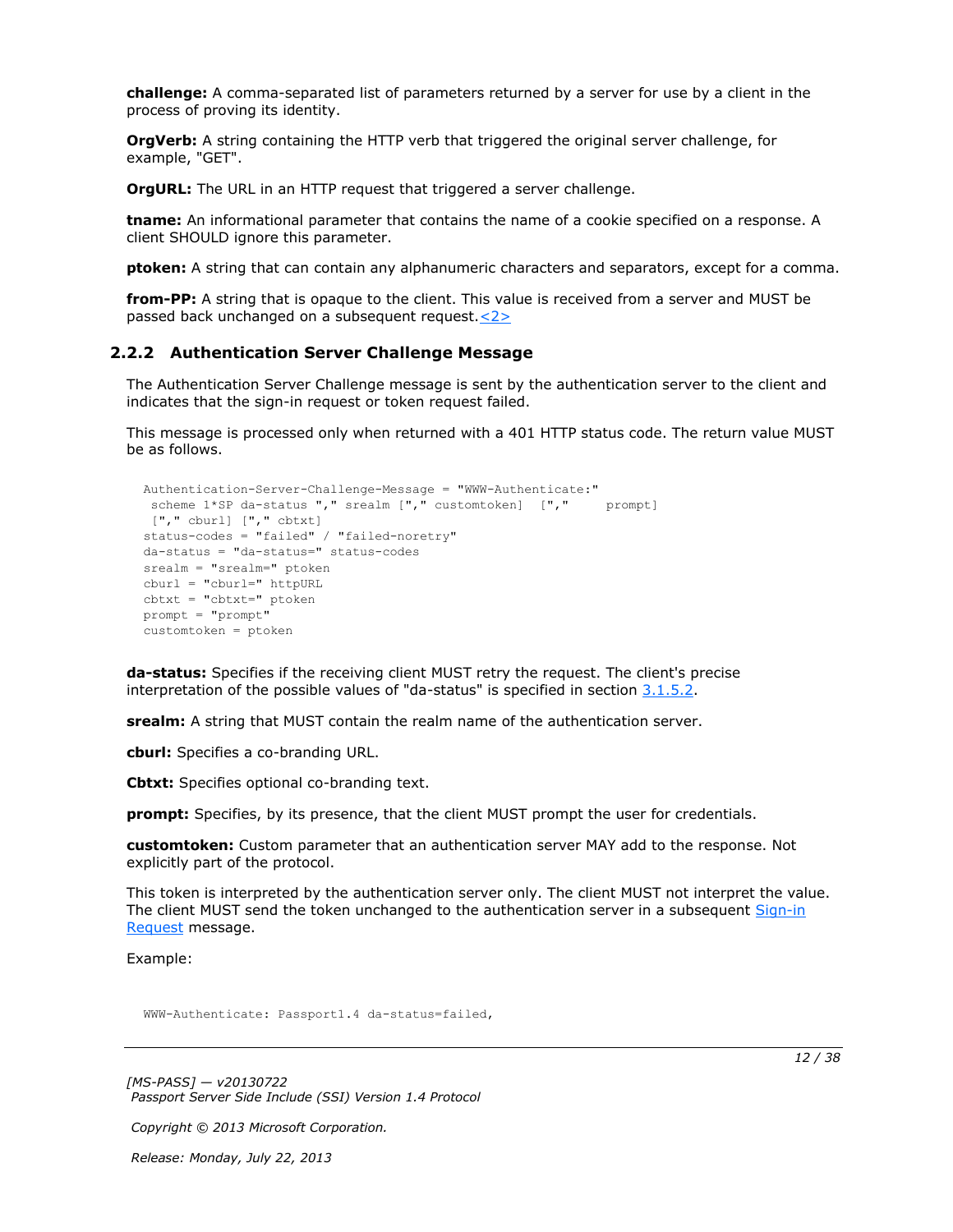<span id="page-12-5"></span>srealm=Passport.NET, ts = - 2, prompt

#### <span id="page-12-0"></span>**2.2.3 Authentication Server-Instructed Update Message**

The Authentication Server-Instructed Update message MAY be included by the authentication server in any of its response messages to the client to indicate the current configuration version.  $\langle 3 \rangle$ 

```
Authentication-Server-Instructed-Update-Message = "PassportConfig:"
ConfigVersion
```
**ConfigVersion:** MUST specify the current authentication server version number.

Example:

<span id="page-12-3"></span>PassportConfig: ConfigVersion=14

### <span id="page-12-1"></span>**2.2.4 Authentication Server Logout Message**

The Authentication Server Logout message MUST be sent by the authentication server to the client to indicate that the user has successfully logged out.

This message is processed when included in an HTTP response with any status code.

```
Authentication-Server-Logout-Message = "Authentication-Info:"
scheme 1*SP "da-status=logout"
```
Example:

<span id="page-12-4"></span>Authentication-Info: Passport1.4 da-status=logout

## <span id="page-12-2"></span>**2.2.5 Authentication Server Redirect Message**

The Authentication Server Redirect message is used to indicate that the client SHOULD redirect its [Sign-in Request](#page-13-3) message or its [Token Request](#page-14-4) message to a different authentication server. It is sent from the authentication server to the client. The HTTP response message to which this message is attached MUST be an HTTP 302 redirect (as specified in [\[RFC2616\]](http://go.microsoft.com/fwlink/?LinkId=90372) section 10.3.3) in which the HTTP Location header MUST contain the URL of the correct authentication server.

```
Authentication-Server-Redirect-Message = "Authentication-Info:"
 scheme 1*SP "da-status=redir"
```
Example:

Authentication-Info: Passport1.4 da-status=redir

*[MS-PASS] — v20130722 Passport Server Side Include (SSI) Version 1.4 Protocol* 

*Copyright © 2013 Microsoft Corporation.*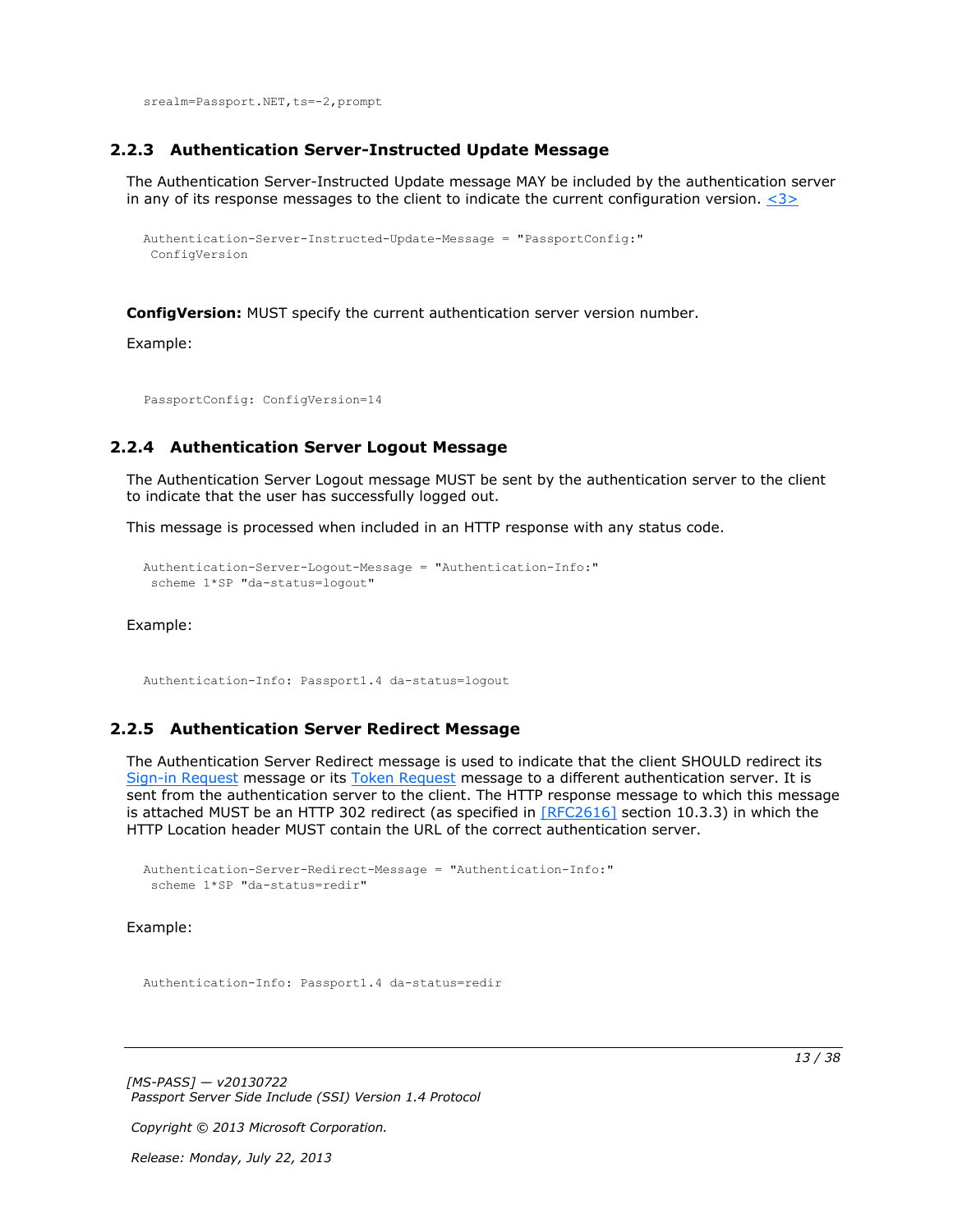## <span id="page-13-0"></span>**2.2.6 First Authenticated Request Message**

The client MUST issue a First Authenticated Request message to the partner server after receiving a partner token from the authentication server.

```
First-Authenticated-Request-Message = "Authorization:" scheme 1*SP from-PP
```
Example:

<span id="page-13-3"></span>Authorization: Passport1.4 from-PP=1puV5BFuLD

### <span id="page-13-1"></span>**2.2.7 Sign-in Request Message**

This message contains the user's credentials and is sent by the client to the authentication server. It MUST contain the parameters in the [Authentication Server Challenge](#page-11-1) message received from the partner server that originally initiated authentication.

```
Sign-in-Request-Message = "Authorization:" scheme 1*SP sign-in ","
 pwd "," elapsed-time "," OrgVerb "," OrgURL ["," customtoken] "," challenge
sign-in = "sign-in=" signin-name
pwd = "pwd=" passphrase
elapsed-time = "elapsed-time=" 1*DIGIT
signin-name = signin-str "@" signin-str "." signin-str
signin-str = 1*(%d39 / %d45 / %d46 / %d48-57 / %d65-90 / %d95 / %d97-122)
passphrase = 1*(8d33-126)
```
**sign-in:** A string that MUST specify the user's sign-in name. It MUST be **[UTF-8](%5bMS-GLOS%5d.pdf)**–encoded (as specified in [\[RFC3629\]\)](http://go.microsoft.com/fwlink/?LinkId=90439) and unsafe character-escaped (as specified in [\[RFC2396\]\)](http://go.microsoft.com/fwlink/?LinkId=90339). The name MUST be an email name and can contain alphanumeric characters, hyphens, and periods.

**pwd:** A string that MUST specify the user's password. It MUST be UTF-8–encoded (as specified in [\[RFC3629\]\)](http://go.microsoft.com/fwlink/?LinkId=90439) and unsafe character-escaped (as specified in [\[RFC2396\]\)](http://go.microsoft.com/fwlink/?LinkId=90339). Alphanumeric and special characters MAY be used. If a comma is used in the password, it MUST be escaped, as specified in [\[RFC2396\].](http://go.microsoft.com/fwlink/?LinkId=90339)

**elapsed-time:** A non-negative integer that MUST specify the duration, in seconds, since the sign-in name and password were placed in the token cache by the client. A value of 0 specifies that the user was prompted for credentials and cached credentials are not being sent.

**customtoken:** Optional token received from the authentication server in an Authentication Server Challenge message.

Example:

```
Authorization: Passport1.4 sign-in=user1%40example.com,pwd=password,
elapsed-time=0, OrgVerb=GET,OrgUrl=https://partner.example.com/auth.asp,
param1,param2
```
*[MS-PASS] — v20130722 Passport Server Side Include (SSI) Version 1.4 Protocol* 

*Copyright © 2013 Microsoft Corporation.*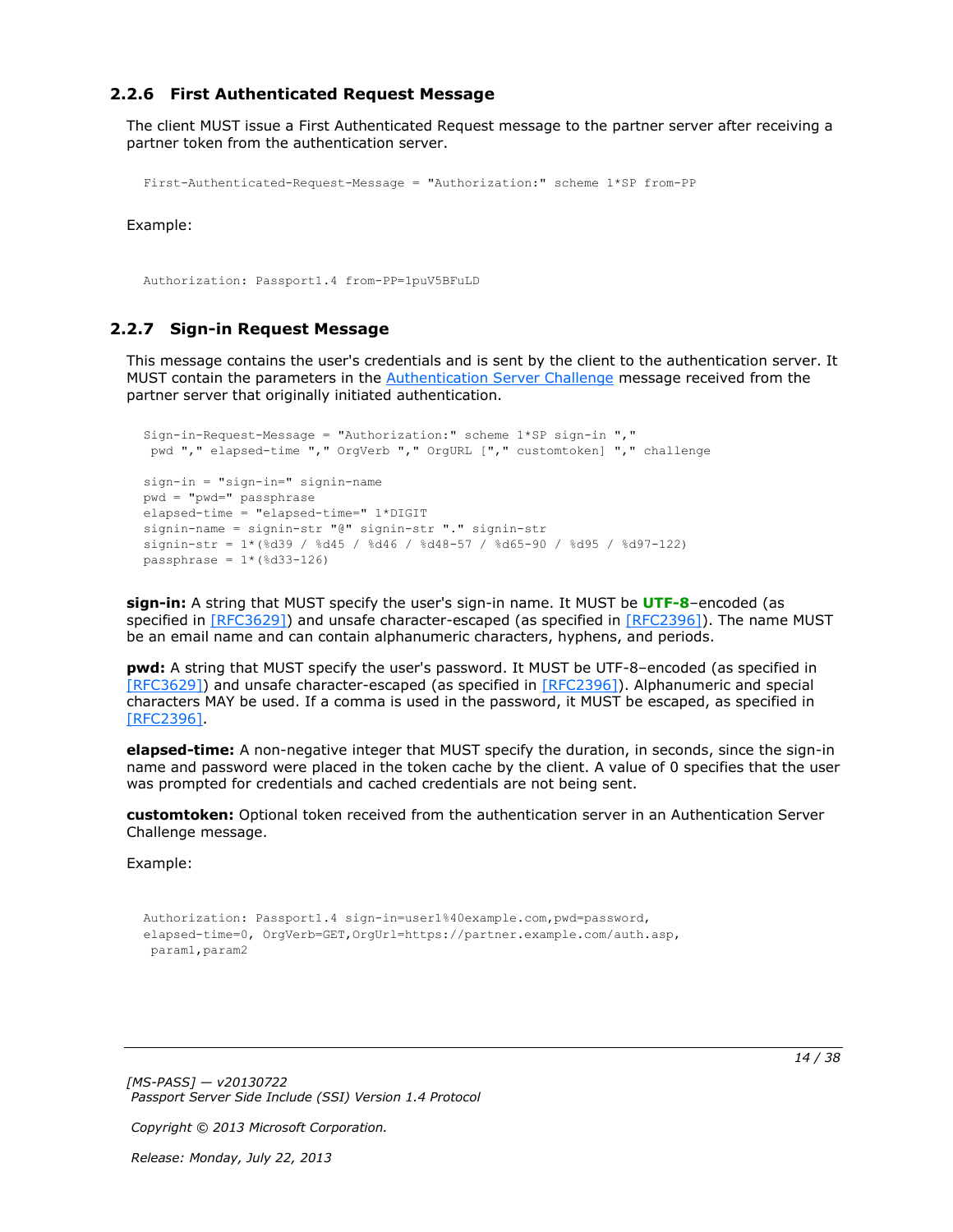**Note** The challenge is in whatever format the partners in the realm and the AS agree to use, and is not part of the protocol. It MUST be a comma-separated set of ptoken elements, as specified in the ABNF in section [2.2.1.](#page-10-4)

### <span id="page-14-0"></span>**2.2.8 Partner Server Challenge Message**

<span id="page-14-3"></span>The Partner Server Challenge message, sent by the partner server to the client, indicates that the client's request failed and MUST describe the partner token needed to gain access to the URL.

This message may contain any number of comma-separated ptoken elements, specified in section [2.2.1,](#page-10-4) as the challenge. The client MUST treat the challenge as-is and pass it along to the authentication server in a [Token Request](#page-14-4) message or a [Sign-in Request](#page-13-3) message.

This message SHOULD be processed only when included in an HTTP response with a 302 or 401 status code. $\leq 4>$ 

```
Partner-Server-Challenge-Message = "WWW-Authenticate:" scheme 1*SP challenge["," upgrade]
upgrade = "Negotiate2SupportedIf=" condition
condition = 1* (ALPHA / DIGIT)
```
#### Example:

<span id="page-14-5"></span>WWW-Authenticate: Passport1.4 param1,param2,Negotiate2SupportedIf=LiveSSP

#### <span id="page-14-1"></span>**2.2.9 Set Token Message**

The Set Token message MUST be sent by the partner server to the client in response to successful processing of a [First Authenticated Request](#page-13-2) message. Successful processing here means that the client was successfully authenticated. The partner server uses this message to set its own tokens as cookies.

This message SHOULD be processed for any HTTP status code[.<5>](#page-32-5)

```
Set-Token-Message = "Authentication-Info:" scheme 1*SP [tname *("," tname)]
```
#### Example:

<span id="page-14-4"></span>Authentication-Info: Passport1.4 tname=MSPAuth,tname=MSPProf

### <span id="page-14-2"></span>**2.2.10 Token Request Message**

The Token Request message is sent by the client to the authentication server to retrieve a new partner token. The request MUST contain the challenge from the [Partner Server Challenge](#page-14-3) message the client just received. The challenge itself is opaque to the client and is outside the Passport SSI Version 1.4 Protocol. If the client already has an authentication token, it MUST be passed automatically to the authentication server in an HTTP cookie.

Token-Request-Message = "Authorization:" scheme 1\*SP "tname=,"

*[MS-PASS] — v20130722 Passport Server Side Include (SSI) Version 1.4 Protocol* 

*Copyright © 2013 Microsoft Corporation.*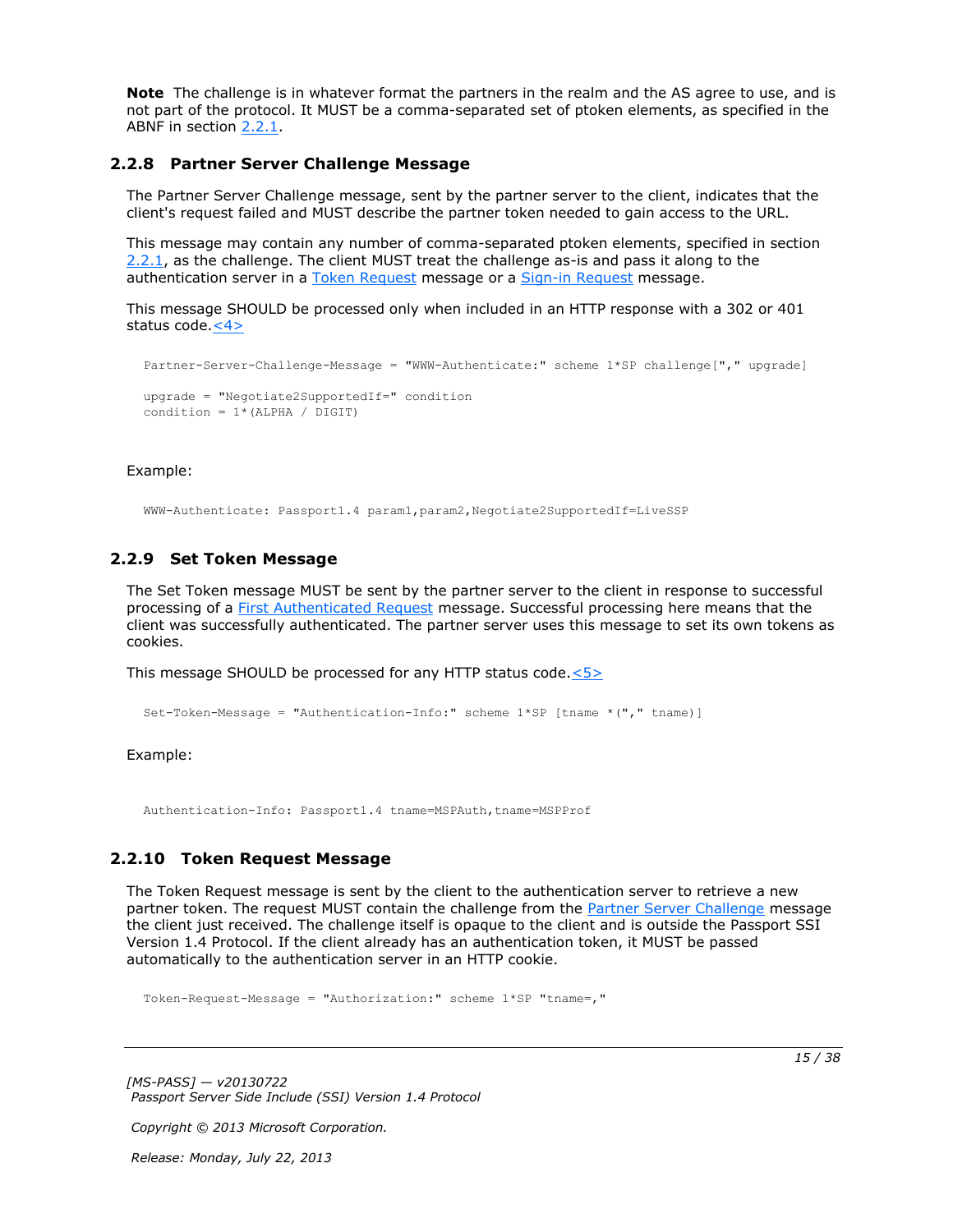OrgVerb "," OrgUrl "," challenge

The parameters from the [Authentication Server Challenge](#page-11-1) message MUST NOT have names from the preceding list.

Example:

```
Authorization: Passport1.4 tname=,OrgVerb=GET,OrgUrl=
https://partner.example.com/auth.asp,param1,param2
```
<span id="page-15-2"></span>**Note** The challenge, as in the preceding example, may be any number of comma-separated elements, as specified in section [2.2.1.](#page-10-4)

#### <span id="page-15-0"></span>**2.2.11 Token Response Message**

The authentication server sends a Token Response message to the client when it can issue a partner token or tokens that are satisfactory to the partner server.

This message MUST be processed when included in an HTTP response with any status code.

```
Token-Response-Message = "Authentication-Info:" scheme 1*SP
 "da-status=success" *("," tname) "," from-PP "," ru
ru = "ru=" httpURL
```
**ru:** Specifies a URL to which the client MUST issue its next [First Authenticated Request](#page-13-2) message.

Example:

```
Authentication-Info: Passport1.4 da-status=success,
from-PP=1puV5BFuLD,
ru=http://partner.example.com/default.asp
```
### <span id="page-15-1"></span>**2.2.12 Update Configuration Message**

The Update Configuration message is sent from the configuration server to the client and contains configuration information.

This message MUST be processed when included in an HTTP response with any status code.

```
Update-Configuration-Message = "PassportURLs:" DARealm "," DALogin ","
DAReg "," Properties "," Privacy "," GeneralRedir "," Help "," ConfigVersion
DARealm = "DARealm=" token
DALogin = "DALogin=" httpURL
DAReg = "DAReg=" httpURL
Properties = "Properties=" httpURL
Privacy = "Privacy=" httpURL
GeneralRedir = "GeneralRedir=" httpURL
Help = "Help=" httpURL
```
*[MS-PASS] — v20130722 Passport Server Side Include (SSI) Version 1.4 Protocol* 

*Copyright © 2013 Microsoft Corporation.*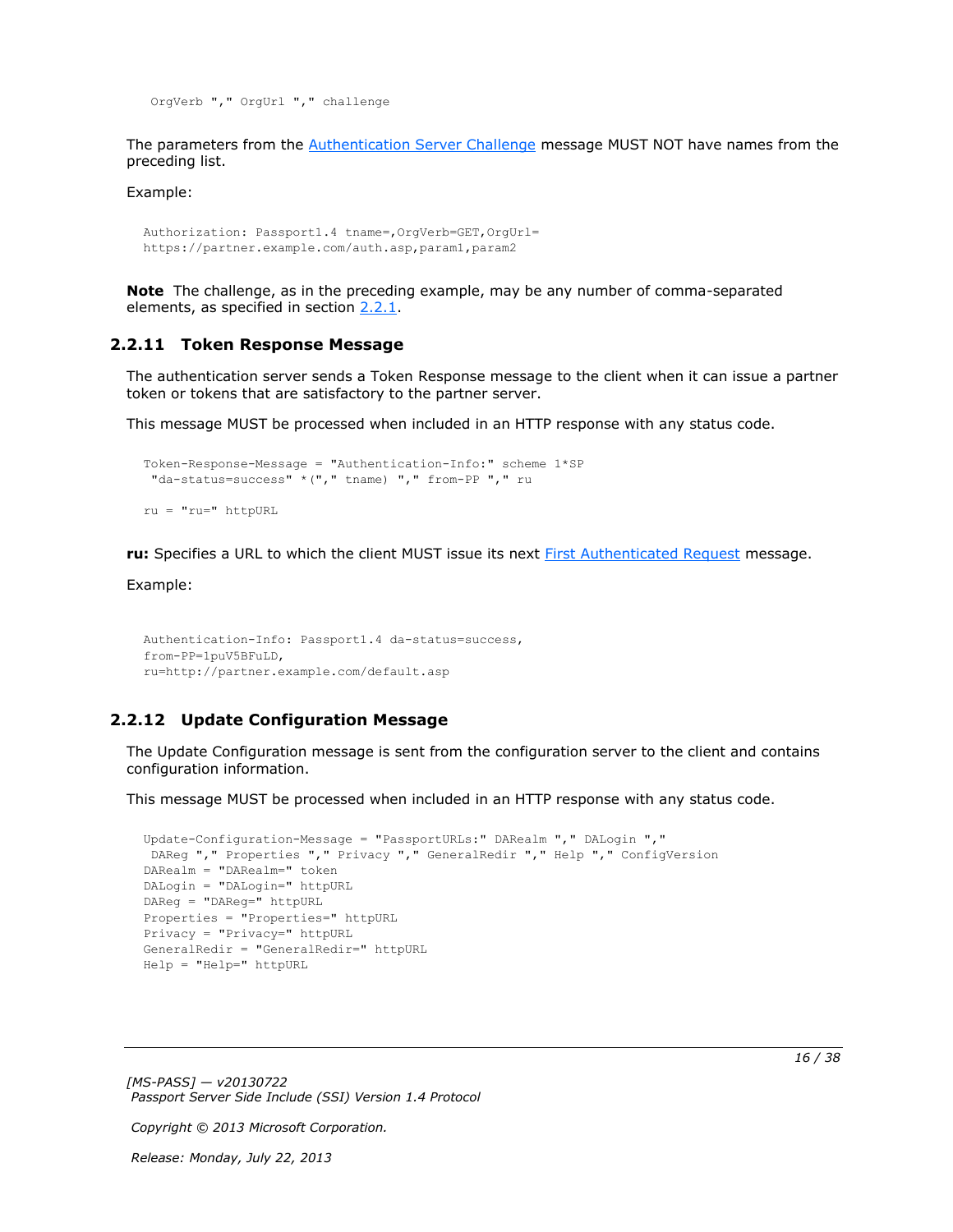**DARealm:** A string that MUST specify the name of an authentication server realm. The protocol does not impose restrictions on the DARealm string format.

**DALogin:** MUST specify the URL of the authentication server for the realm identified by DARealm. The URL MUST be valid in form, as specified in [\[RFC1738\].](http://go.microsoft.com/fwlink/?LinkId=90287)

**DAReg:** Specifies the URL (in the format specified in [\[RFC1738\]\)](http://go.microsoft.com/fwlink/?LinkId=90287) in which a user can register for an account in the realm identified by DARealm.

**Properties:** Specifies a URL that displays the properties of a user account in the realm identified by DARealm.

**Privacy:** Specifies the URL of the human-readable privacy policy for the realm identified by DARealm.

**GeneralRedir:** Specifies a general-purpose redirector URL.

**Help:** The URL in which the Help page SHOULD be located for the realm identified by DARealm.

**ConfigVersion:** An integer that specifies the version number of this collection of configuration information.

Example:

PassportURLs: DARealm=Passport.Net,DALogin=sign-in.live.com/login2.srf, DAReg=https://accountservices.passport.net/UIXPWiz.srf, Properties=https://accountservices.msn.com/editprof.srf, Privacy=https://accountservices.passport.net/PPPrivacyStatement.srf, GeneralRedir=http://nexusrdr.passport.com/redirect.asp, Help=https://accountservices.passport.net,ConfigVersion=14

*[MS-PASS] — v20130722 Passport Server Side Include (SSI) Version 1.4 Protocol* 

*Copyright © 2013 Microsoft Corporation.*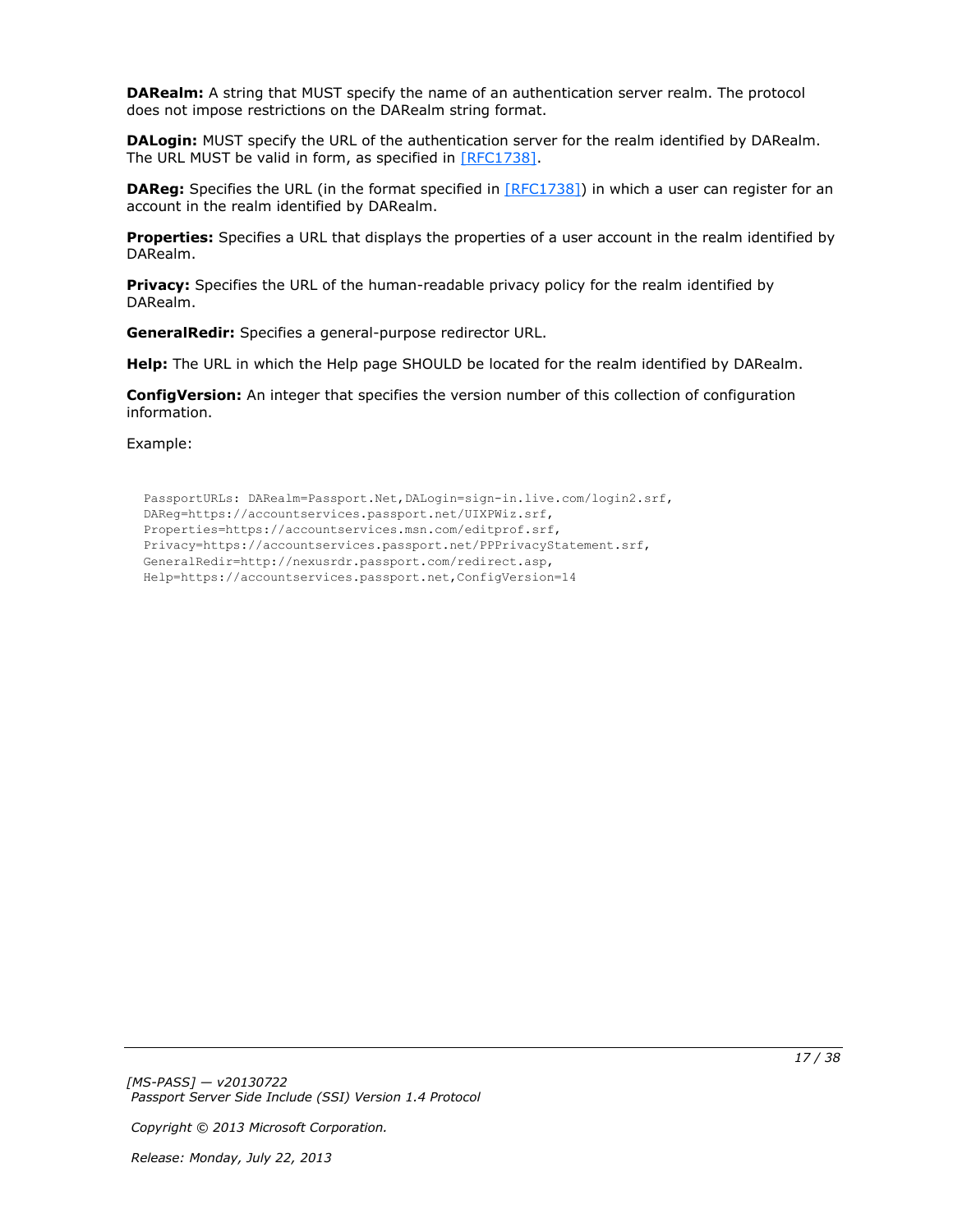# <span id="page-17-0"></span>**3 Protocol Details**

The following sections specify details of the Passport SSI Version 1.4 Protocol, including abstract data models and message processing rules.

An implementation SHOULD implement the client role specified in section [3.1.](#page-17-4)

An implementation MAY implement the partner server role specified in section [3.2.](#page-22-10)

<span id="page-17-4"></span>An implementation MAY implement the authentication server role specified in section  $3.3$ .

# <span id="page-17-1"></span>**3.1 Client Details**

# <span id="page-17-2"></span>**3.1.1 Abstract Data Model**

<span id="page-17-5"></span>This section describes a conceptual model of possible data organization that an implementation maintains to participate in this protocol. The described organization is provided to facilitate the explanation of how the protocol behaves. This document does not mandate that implementations adhere to this model as long as their external behavior is consistent with what is described in this document.

In addition to the information with which clients MUST initially be configured, such as a configuration server URL (as specified in section  $1.5$ ), clients MUST store the following states:

- **Passport Session Table**: A set of states for each passport session. Each entry in the passport session table is created and deleted as specified in sections  $3.1.4.1$  and  $3.1.4.2$ , respectively, and has the following states:
	- **Passport Configuration Data**: All of the name/value pairs sent in the Update Configuration [\(section 2.2.12\)](#page-15-3) message.
	- **Original HTTP Verb**: The HTTP verb for every HTTP request sent that has not yet received a response or whose response has included a [Partner Server Challenge Message \(section 2.2.8\).](#page-14-3)
	- **Original HTTP URL**: The HTTP URL for every HTTP request sent that has not yet received a response, or whose response has included a Partner Server Challenge Message.
	- **Last Sign-in Request**: The most recently sent [Sign-in Request](#page-13-3) message, in case it must be resent due to a redirect (as specified in section  $3.1.5.6$ ).
	- **Sent First Authenticated Request**: A flag that indicates whether the client has previously sent a [First Authenticated Request Message \(section 2.2.6\).](#page-13-2)
- **Passport Cookies**: All HTTP cookies returned by authentication servers and partner servers.
- **Partner Challenge**: The challenge information provided in the Partner Server Challenge Message, as specified in section [2.2.8.](#page-14-3)
- <span id="page-17-6"></span> **Cached User Credentials**: An optional user name and password pair with timestamp to the second at which the credentials were stored. $\leq 6$

# <span id="page-17-3"></span>**3.1.2 Timers**

<span id="page-17-7"></span>None.

*Copyright © 2013 Microsoft Corporation.*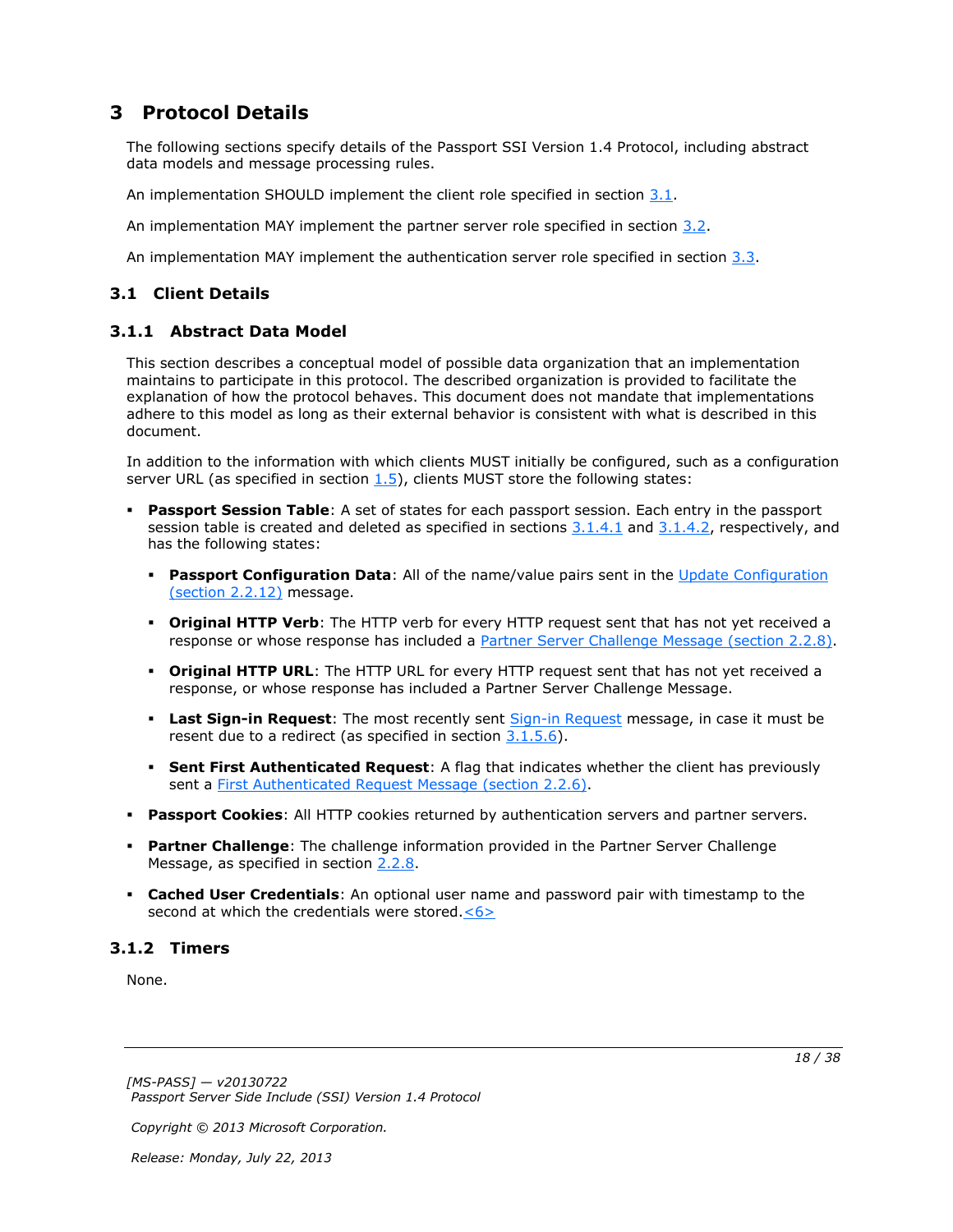# <span id="page-18-0"></span>**3.1.3 Initialization**

<span id="page-18-9"></span><span id="page-18-8"></span>**Passport Session Table** is initialized to empty.

# <span id="page-18-1"></span>**3.1.4 Higher-Layer Triggered Events**

<span id="page-18-5"></span>None.

# <span id="page-18-2"></span>**3.1.4.1 Opening a Passport Session**

When a higher-layer application initiates an HTTP request that supports the Passport SSI Version 1.4 Protocol, it creates a new entry in the **Passport Session Table** to be used with the HTTP request. When a new entry is created, its state is initialized as follows:

- **Passport Configuration Data** is initialized to empty.
- **Original HTTP Verb** is initialized to empty.
- **Original HTTP URL** is initialized to empty.
- **Last Sign-in Request** is initialized to empty.
- <span id="page-18-6"></span>**Sent First Authenticated Request** is initialized to FALSE.

# <span id="page-18-3"></span>**3.1.4.2 Closing a Passport Session**

<span id="page-18-7"></span>When a higher-layer application completes an HTTP request (including the Passport processing described in section [3.1.5\)](#page-18-7), its entry in the **Passport Session Table** is deleted.

# <span id="page-18-4"></span>**3.1.5 Processing Events and Sequencing Rules**

The following two diagrams illustrate message processing at the client: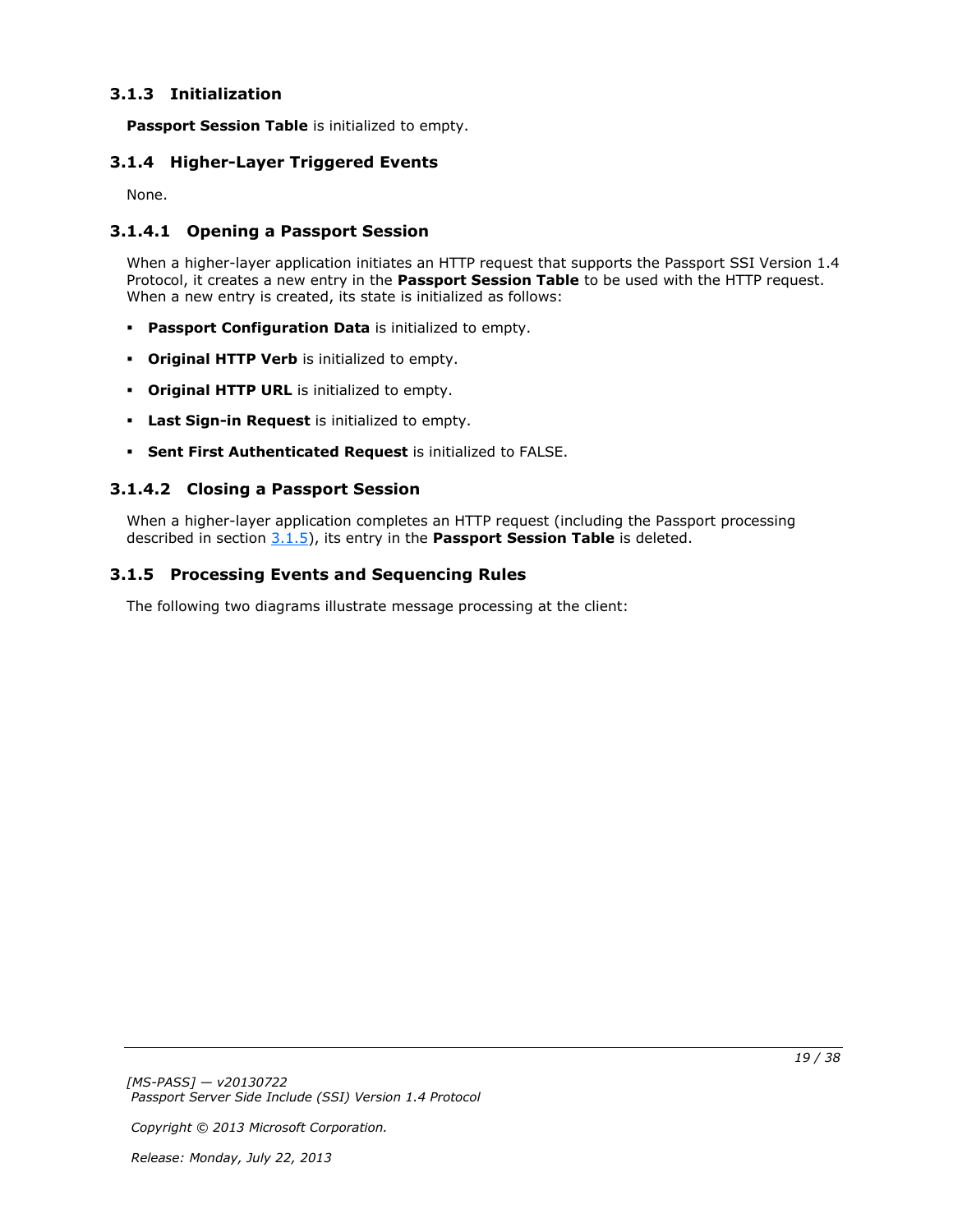

**Figure 1: Message processing at the client part A**

*Copyright © 2013 Microsoft Corporation.*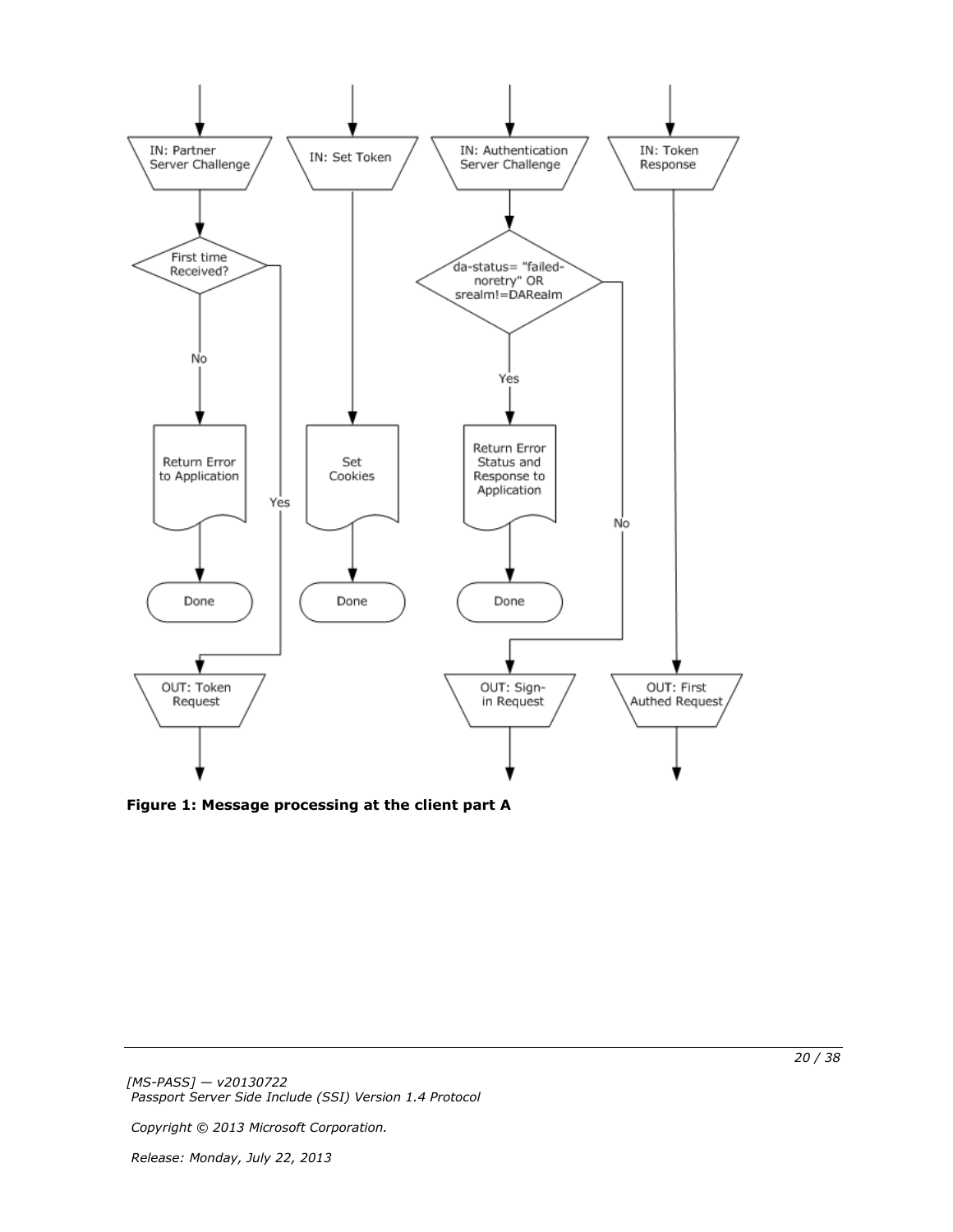

### **Figure 2: Message processing at the client part B (continued)**

## <span id="page-20-0"></span>**3.1.5.1 Processing Partner Server Challenge Messages**

<span id="page-20-1"></span>After receiving a [Partner Server Challenge](#page-14-3) message with **Sent First Authenticated Request** set to FALSE, the client MUST send the authentication server a [Token Request](#page-14-4) message. The client MUST pass the parameters from the Partner Server Challenge message as-is to the authentication server in the Token Request message and store them in **Partner Challenge**. The values for the *OrgVerb* and *OrgUrl* parameters MUST be the **Original HTTP Verb** and **Original HTTP URL** stored (as specified in section  $3.1.1$ ) for the HTTP request whose response included the received Partner Server Challenge message.

*[MS-PASS] — v20130722 Passport Server Side Include (SSI) Version 1.4 Protocol* 

*Copyright © 2013 Microsoft Corporation.*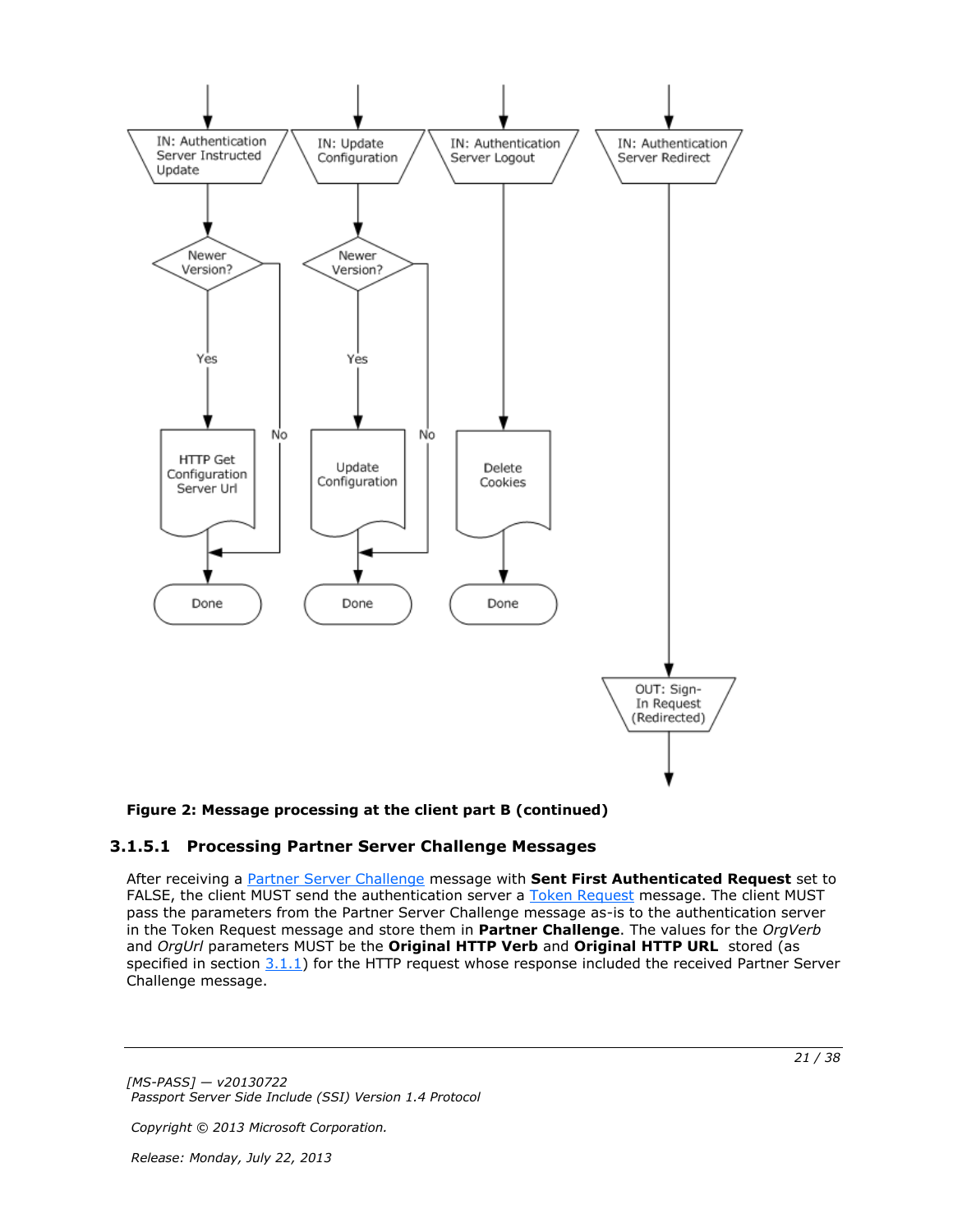If the client receives a Partner Server Challenge message with **Sent First Authenticated Request** set to TRUE (that is, a second time from the same partner server before receiving a [Set Token](#page-14-5) message from that partner server), the client MUST pass an error up to the application.

<span id="page-21-6"></span>If the client receives an upgrade token it MAY evaluate the condition. The client MAY then choose to ignore the Passport Tweener WWW-Authenticate header.  $\leq 7$ 

# <span id="page-21-0"></span>**3.1.5.2 Processing Authentication Server Challenge Messages**

<span id="page-21-4"></span>If the received "da-status" value in the **Authentication Server Challenge message is set to "fail**noretry", or if the received value of srealm does not equal the value of **DARealm** in the client's stored **Passport Configuration Data** (as specified in section [3.1.1\)](#page-17-5), the client MUST handle the error by passing to the application the HTTP 401 status along with any HTML content contained in the accompanying HTTP response. Otherwise, the client MUST respond with a [Sign-in Request](#page-13-3) message to the authentication server and store this message as **Last Sign-in Request** for reuse in case of a redirect (as specified in section [3.1.5.6\)](#page-22-11).

If the received Authentication Server Challenge message includes a *prompt* predicate parameter, the user MUST be prompted for a user name and password, which MUST then be used to assign the values of sign-in and Pwd in the Sign-in Request message. Otherwise, the client MAY take the values of sign-in and Pwd from its stored credentials, **Cached User Credentials**, as specified in section [3.1.1.](#page-17-5) That is, a Passport SSI Version 1.4 Protocol client MAY utilize local code to obtain the credentials locally and provide those cached credentials to the authentication server. $\langle 8 \rangle$ 

<span id="page-21-7"></span>If **Cached User Credentials** are used, the elapsed-time value in the outgoing message MUST be set to the number of seconds between the current time and the "time entered" value stored with the **Cached User Credentials**, as specified in section  $3.1.1$ . However, if the user is prompted to enter the credentials, the elapsed-time value MUST be set to zero. The values of *OrgVerb* and *OrgUrl* MUST then be set to the values in the client's stored state for **Original HTTP Verb** and **Original HTTP URL** (as specified in section [3.1.1\)](#page-17-5). The value of *Challenge* is retrieved from **Partner Challenge**.

If present, the *cburl* and *cbtxt* parameters indicate co-branding URL and text that the client SHOULD pass to the application to be displayed to the user.

# <span id="page-21-1"></span>**3.1.5.3 Processing Authentication Server-Instructed Update Messages**

<span id="page-21-3"></span>The client MUST compare the version number of its stored **Passport Configuration Data** (as specified in section  $3.1.1$ ) to the version number supplied in this message. If the client's stored version number is lower than the version number supplied in the message, the client MUST issue an HTTP GET to the configuration server URL (as specified in section  $1.5$ ). Handling of the response to this HTTP GET message is specified in section  $3.1.5.4$ .

# <span id="page-21-2"></span>**3.1.5.4 Updating Configuration Messages**

<span id="page-21-5"></span>The client MUST update its **Passport Configuration Data** with the name/value pairs from this message if it does not have a value stored for "ConfigVersion", or if the stored value is less than that of the version returned by the configuration server. The client MUST NOT update its **Passport Configuration Data** if its stored "ConfigVersion" value is equal to or greater than the "ConfigVersion" value returned by the configuration server.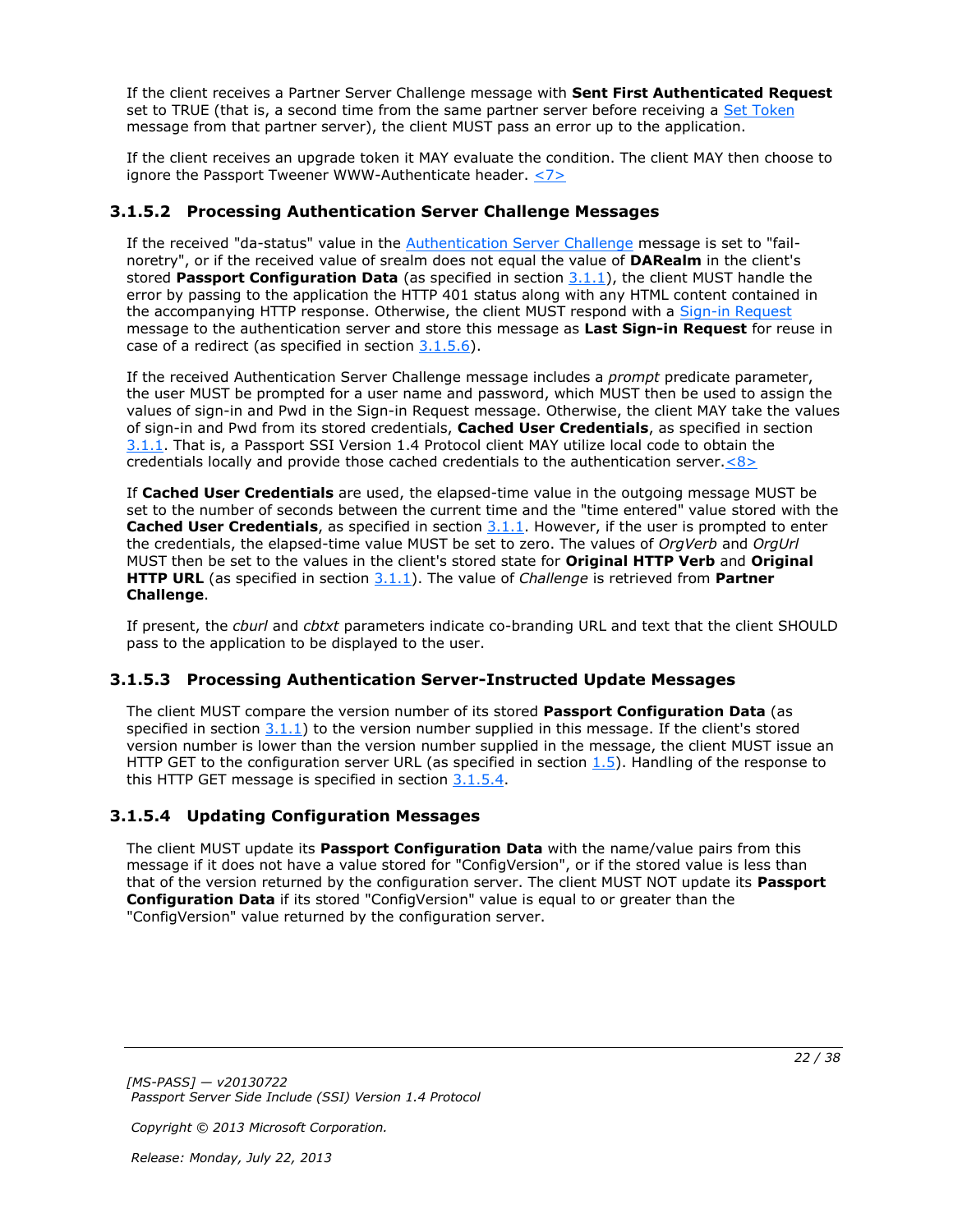# <span id="page-22-0"></span>**3.1.5.5 Processing Authentication Server Logout Messages**

<span id="page-22-12"></span>The client MUST delete the cookie containing the authentication token for the authentication server (identified by the domain in the URL) from its store of **Passport Cookies** (as specified in section [3.1.1\)](#page-17-5).

## <span id="page-22-1"></span>**3.1.5.6 Processing Authentication Server Redirect Messages**

<span id="page-22-11"></span>On receiving an [Authentication Server Redirect](#page-12-4) message, the client MUST retry the sign-in request by sending an exact duplicate of the most recently sent [Sign-in Request](#page-13-3) message stored in **Last Sign-in Request** to the indicated URL. This duplicate MUST be retrieved from the client's stored state, as specified in section [3.1.1.](#page-17-5)

# <span id="page-22-2"></span>**3.1.5.7 Processing Token Response Messages**

<span id="page-22-21"></span>The client MUST respond by sending a [First Authenticated Request](#page-13-2) message to the URL indicated by the *ru* parameter (typically the original partner server's URL) and setting **Sent First Authenticated Request** to TRUE. Its *from-PP* value MUST be set to the value of the *from-PP* value in the justreceived [Token Response](#page-15-2) message. The *tname* parameter values, if present, are strictly informational and MAY be ignored. However, the **Passport Cookies**, set on the client by the authentication server as part of the accompanying HTTP response, MUST be passed to the authentication server (as specified in [\[RFC2109\]\)](http://go.microsoft.com/fwlink/?LinkId=90315) every time an HTTP request is issued to that server until they are deleted, either by user action or in response to an [Authentication Server Logout](#page-12-3) message (see section [3.1.5.5\)](#page-22-12)[.<9>](#page-33-1)

## <span id="page-22-3"></span>**3.1.5.8 Processing Set Token Messages**

<span id="page-22-20"></span><span id="page-22-13"></span>The *tname* parameter values, if present, are strictly informational and MAY be ignored. However, the **Passport Cookies** set on the client by the authentication server as part of the accompanying HTTP response MUST be passed to the partner server (as specified in [\[RFC2109\]\)](http://go.microsoft.com/fwlink/?LinkId=90315) every time an HTTP request is issued to that server until they are deleted by user action. $<$ 10>

### <span id="page-22-4"></span>**3.1.6 Timer Events**

<span id="page-22-17"></span><span id="page-22-16"></span>None.

# <span id="page-22-5"></span>**3.1.7 Other Local Events**

<span id="page-22-10"></span>None.

# <span id="page-22-6"></span>**3.2 Partner Server Details**

### <span id="page-22-7"></span>**3.2.1 Abstract Data Model**

<span id="page-22-15"></span>Partner servers are stateless and store no data that changes during the running of the protocol. They do, however, store some static, preconfigured information, as specified in section  $1.5$ .

### <span id="page-22-8"></span>**3.2.2 Timers**

<span id="page-22-19"></span><span id="page-22-18"></span>None.

### <span id="page-22-9"></span>**3.2.3 Initialization**

None.

*[MS-PASS] — v20130722 Passport Server Side Include (SSI) Version 1.4 Protocol* 

*Copyright © 2013 Microsoft Corporation.* 

*Release: Monday, July 22, 2013* 

<span id="page-22-14"></span>*23 / 38*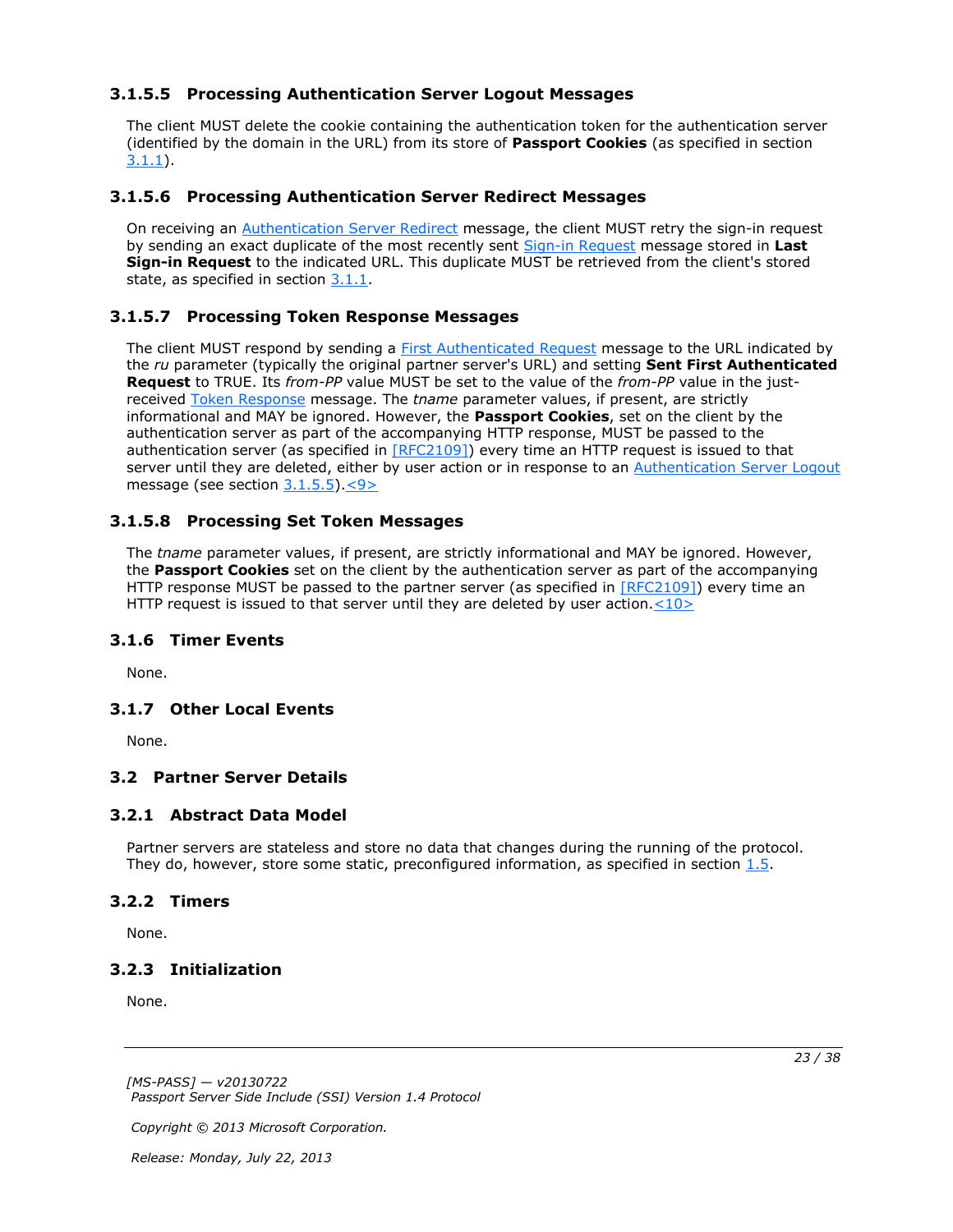# <span id="page-23-0"></span>**3.2.4 Higher-Layer Triggered Events**

<span id="page-23-5"></span><span id="page-23-4"></span>None.

# <span id="page-23-1"></span>**3.2.5 Processing Events and Sequencing Rules**

The following diagram illustrates messages processing at the partner server.



#### **Figure 3: Message processing at partner server**

# <span id="page-23-2"></span>**3.2.5.1 Processing First Authenticated Request Messages**

The partner server MUST examine the *from-PP* parameter in the [First Authenticated Request](#page-13-2) message and determine if it contains valid tokens, according to the validity criteria previously agreed on with the authentication server (as specified in section  $1.5$ ).

If the tokens are not valid, the partner server MUST respond with a [Partner Server Challenge](#page-14-3) message. The text strings included in this message are, as in the case of an unauthenticated access attempt (as specified in section  $3.2.5.2$ ), strictly a matter of prior agreement between the partner server and the authentication server (as specified in section  $1.5$ ).

If the tokens are valid, the partner server MUST respond with a [Set Token](#page-14-5) message. As part of the HTTP response that contains the Set Token message, the partner server MUST set the values of one or more HTTP cookies on the client (as specified in [\[RFC2109\]\)](http://go.microsoft.com/fwlink/?LinkId=90315) containing the value of the *from-PP*

*[MS-PASS] — v20130722 Passport Server Side Include (SSI) Version 1.4 Protocol* 

*Copyright © 2013 Microsoft Corporation.* 

*Release: Monday, July 22, 2013* 

<span id="page-23-3"></span>*24 / 38*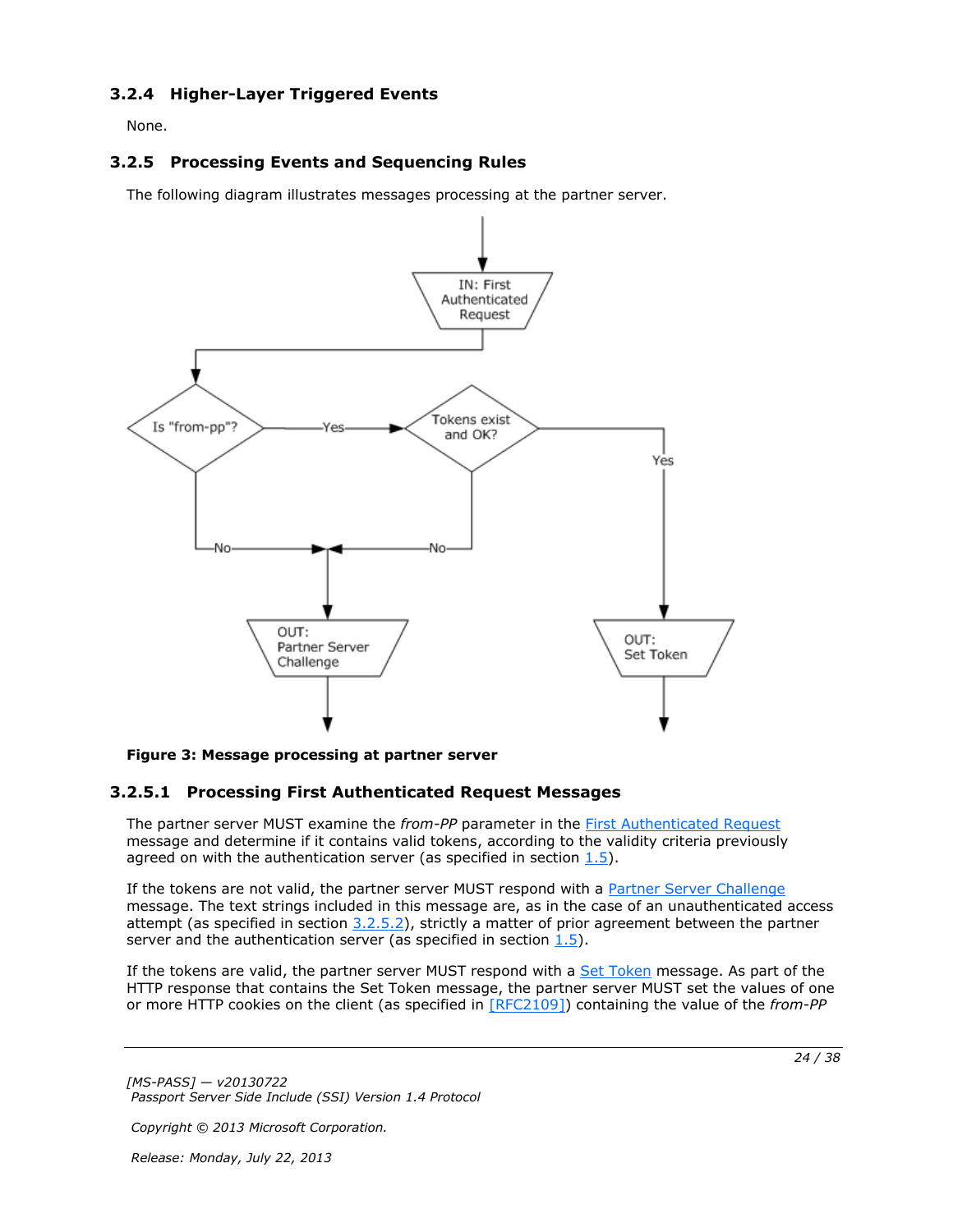parameter in the received First Authenticated Request message. One or more corresponding *tname* parameter values MAY be included in the Set Token message. If included, they MUST contain the names of the HTTP cookies set on the client.

# <span id="page-24-0"></span>**3.2.5.2 Attempting to Access a Restricted Resource**

<span id="page-24-10"></span>On receiving an HTTP request for a URL designated by the partner server as requiring Passport SSI Version 1.4 Protocol authentication, the partner server MUST send the client a Partner Server [Challenge](#page-14-3) message. The parameter names and values in this message are strictly a matter of prior agreement between the partner server and the authentication server, as specified in section [1.5.](#page-8-2)

# <span id="page-24-1"></span>**3.2.6 Timer Events**

<span id="page-24-16"></span>None.

# <span id="page-24-2"></span>**3.2.7 Other Local Events**

<span id="page-24-9"></span>None.

# <span id="page-24-3"></span>**3.3 Authentication Server Details**

# <span id="page-24-4"></span>**3.3.1 Abstract Data Model**

<span id="page-24-11"></span>Authentication servers are stateless and store no data that changes during the running of the protocol. They do, however, store some static, preconfigured information, as specified in section [1.5.](#page-8-2)

# <span id="page-24-5"></span>**3.3.2 Timers**

<span id="page-24-15"></span><span id="page-24-13"></span>None.

# <span id="page-24-6"></span>**3.3.3 Initialization**

<span id="page-24-12"></span>None.

# <span id="page-24-7"></span>**3.3.4 Higher-Layer Triggered Events**

<span id="page-24-14"></span>None.

# <span id="page-24-8"></span>**3.3.5 Processing Events and Sequencing Rules**

The following diagram illustrates messages processing at the authentication server.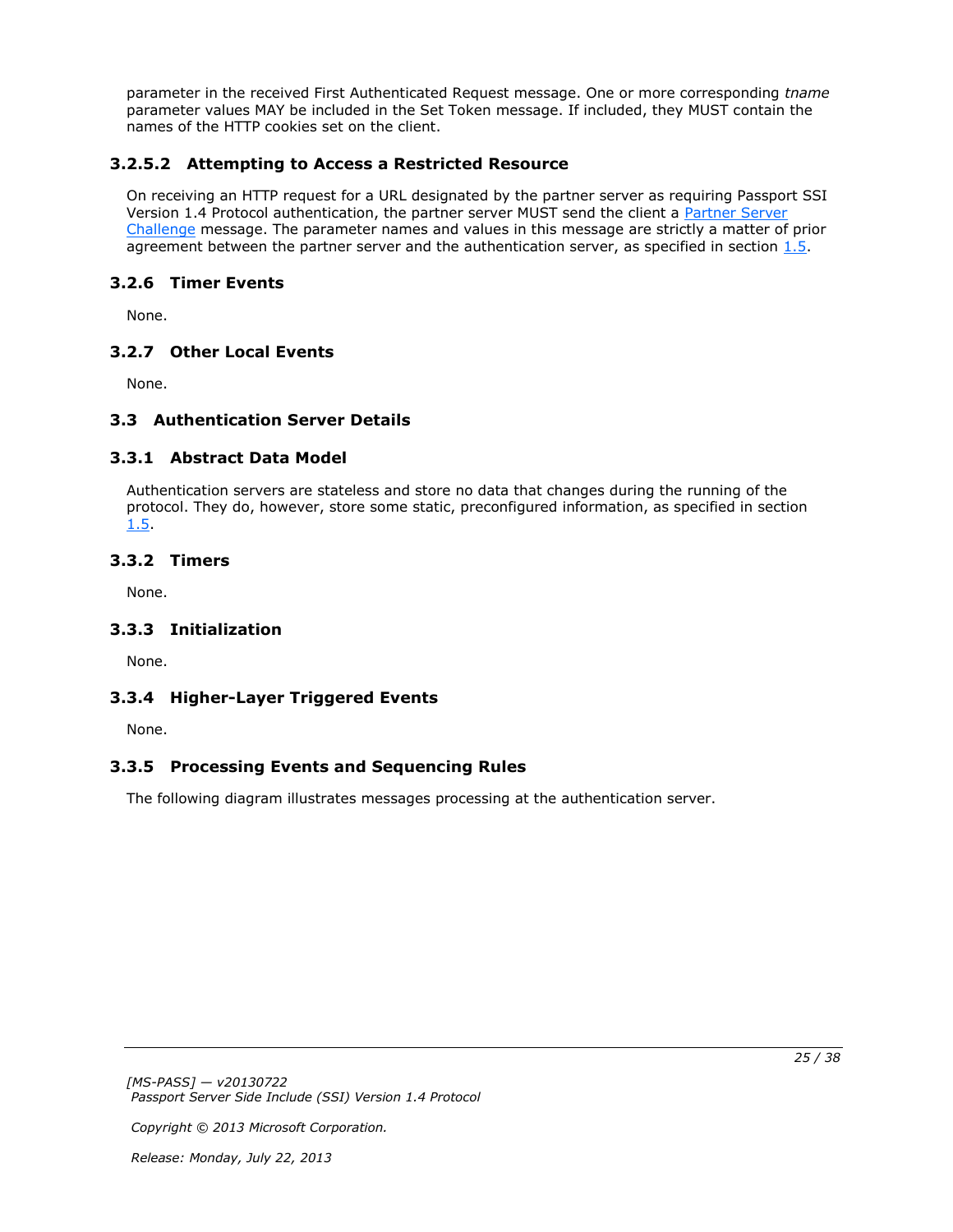

<span id="page-25-1"></span>**Figure 4: Message processing at authentication server**

## <span id="page-25-0"></span>**3.3.5.1 Processing Sign-in Request Messages**

The authentication server MUST determine, based on the sign-in parameter in the message, if it is the correct authentication server to handle this [Sign-in Request](#page-13-3) message based on its configuration (as specified in section  $1.5$ ). If the authentication server is not the correct one to handle the Sign-in Request message for the user's domain, it MUST respond with an [Authentication Server Redirect](#page-12-4) message attached to an HTTP 302 error response to the request that carried the Sign-in Request message. The HTTP response MUST include a Location header whose value is the URL of the correct authentication server.

If the authentication server is the correct one to handle the received Sign-in Request message, and the parameters relayed from the partner server are valid, according to the predetermined criteria (as specified in section  $1.5$ ), but the authentication server's validation of the given credentials (as specified in section  $1.5$ ) determines them to be invalid, the authentication server MUST respond with an [Authentication Server Challenge](#page-11-1) message with da-status="failed". The authentication server MAY use the *elapsed-time* parameter to enforce a validity period for cached credentials.

If the authentication server is the correct one to handle the received Sign-in Request message, but the parameters relayed from the partner server are invalid, according to the predetermined criteria (as specified in section [1.5\)](#page-8-2), the authentication server MUST respond with an Authentication Server Challenge message with da-status="failed-noretry".

In the two preceding cases, the values of *srealm*, *cburl*, and *cbtxt* MUST be taken from the authentication server's preconfigured realm name, co-branding URL, and co-branding text, respectively (as specified in section  $1.5$ ).

If the authentication server is the correct one to handle the received Sign-in Request message, the credentials are valid, and the parameters relayed from the partner server are valid, according to the predetermined criteria (as specified in section  $1.5$ ), the authentication server MUST respond with a

*[MS-PASS] — v20130722 Passport Server Side Include (SSI) Version 1.4 Protocol* 

*Copyright © 2013 Microsoft Corporation.*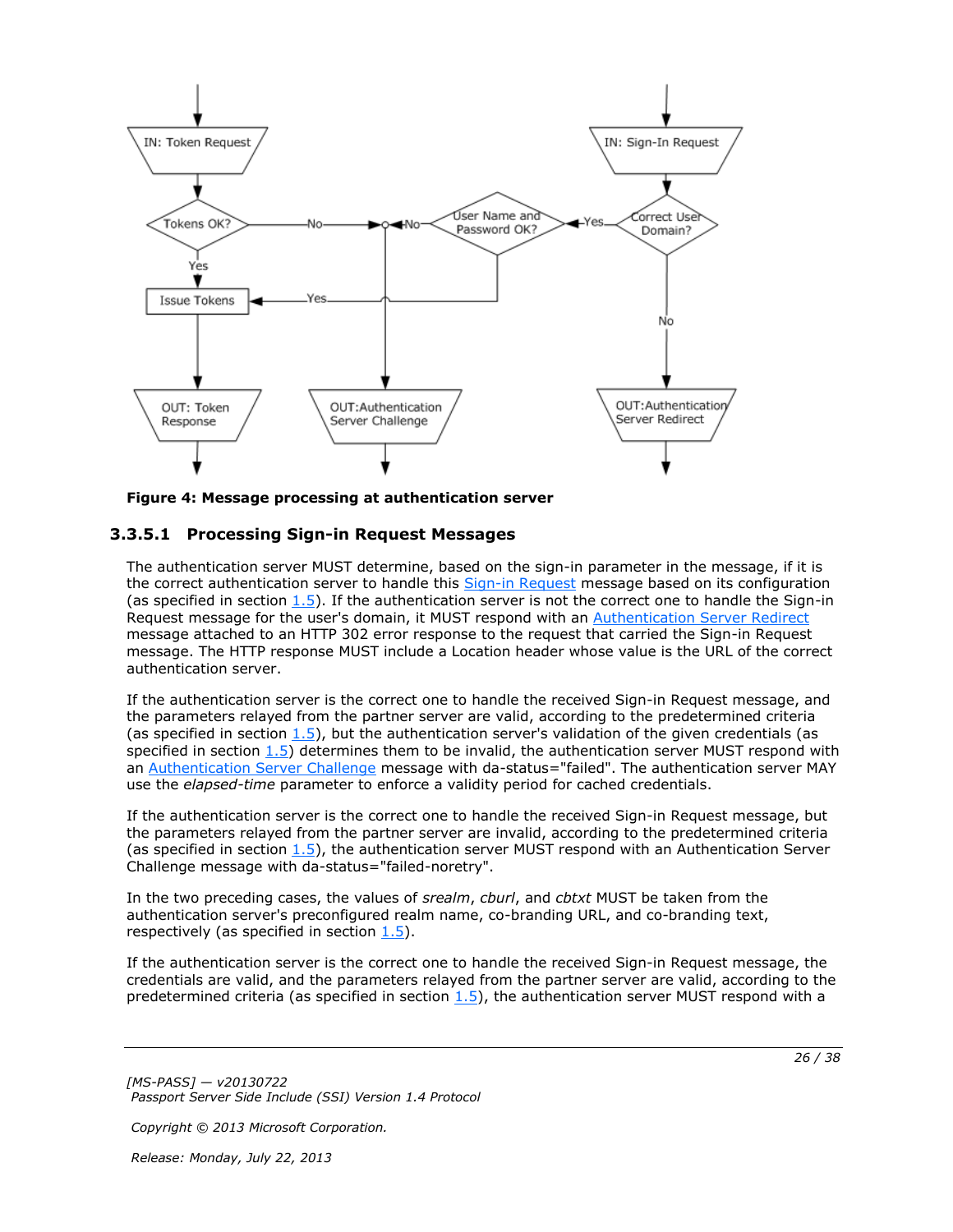[Token Response](#page-15-2) message. The value of *from-PP* MUST be a valid token for the user, according to the criteria previously agreed to between the authentication server and partner server (as specified in section [1.5\)](#page-8-2). Likewise, the value of *ru* MUST be the URL to which the client MUST send its HTTP request to access the partner server on successful authentication, as previously agreed between the authentication server and partner server (as specified in section  $1.5$ ).

As part of the HTTP response that includes the Token Response message, the authentication server MUST set the values of one or more HTTP cookies on the client (as specified in [\[RFC2109\]\)](http://go.microsoft.com/fwlink/?LinkId=90315), which, taken together, form a valid authentication token for the client. One or more corresponding *tname* parameter values MAY be included in the Token Response message. If included, they MUST contain the names of the HTTP cookies set on the client.  $\langle 11 \rangle$ 

<span id="page-26-2"></span><span id="page-26-1"></span>An [Authentication Server-Instructed Update](#page-12-5) message containing the current configuration version, as configured on the authentication server (as specified in section  $1.5$ ), MAY be sent to the client along with the Token Response message. $\leq 12>$ 

## <span id="page-26-0"></span>**3.3.5.2 Processing Token Request Messages**

<span id="page-26-5"></span>If the parameters relayed from the partner server are valid, according to the predetermined criteria (as specified in section  $1.5$ ), and the Token Request message is accompanied by an HTTP cookie or cookies that together contain a valid authentication token, then the authentication server MUST respond with a [Token Response](#page-15-2) message as follows:

- The value of *from-PP* MUST be set to a valid partner token for the user, according to the criteria previously agreed to between the authentication server and partner server (as specified in section [1.5\)](#page-8-2). Likewise, the value of *ru* MUST be the URL to which the client MUST send its HTTP request to access the partner server on successful authentication, as previously agreed to between the authentication server and partner server (as specified in section  $1.5$ ).
- As part of the HTTP response that contains the Token Response message, the authentication server MAY set the values of one or more HTTP cookies on the client (as specified in [\[RFC2109\]\)](http://go.microsoft.com/fwlink/?LinkId=90315), which, taken together, form a valid authentication token for the client. One or more corresponding *tname* parameter values MAY be included in the Token Response message. If included, they MUST contain the names of the HTTP cookies set on the client. $\leq 13>$
- <span id="page-26-4"></span><span id="page-26-3"></span> An [Authentication Server-Instructed Update](#page-12-5) message containing the current configuration version, as configured on the authentication server (as specified in section  $1.5$ ) MAY be sent to the client along with the Token Response message. $<$ 14>

If the parameters relayed from the partner server are valid, according to the predetermined criteria (as specified in section  $1.5$ ), but this message is not accompanied by an HTTP cookie or cookies containing an authentication token, or the authentication token contained in the cookie is not valid, the authentication server MUST respond with an [Authentication Server Challenge](#page-11-1) message with dastatus="failed".

If this message is not accompanied by an HTTP cookie or cookies, which together contain a valid authentication token, and the parameters relayed from the partner server are invalid, according to the predetermined criteria (as specified in section  $1.5$ ), the authentication server MUST respond with an Authentication Server Challenge message with da-status="failed-noretry".

In the two preceding cases, the values of *srealm*, *cburl*, and *cbtxt* MUST be set to the preconfigured values for the authentication server's realm name, co-branding URL, and co-branding text, respectively (as specified in section [1.5\)](#page-8-2). The value of *ts* is for the private use of the authentication server and may be any value.

*[MS-PASS] — v20130722 Passport Server Side Include (SSI) Version 1.4 Protocol* 

*Copyright © 2013 Microsoft Corporation.*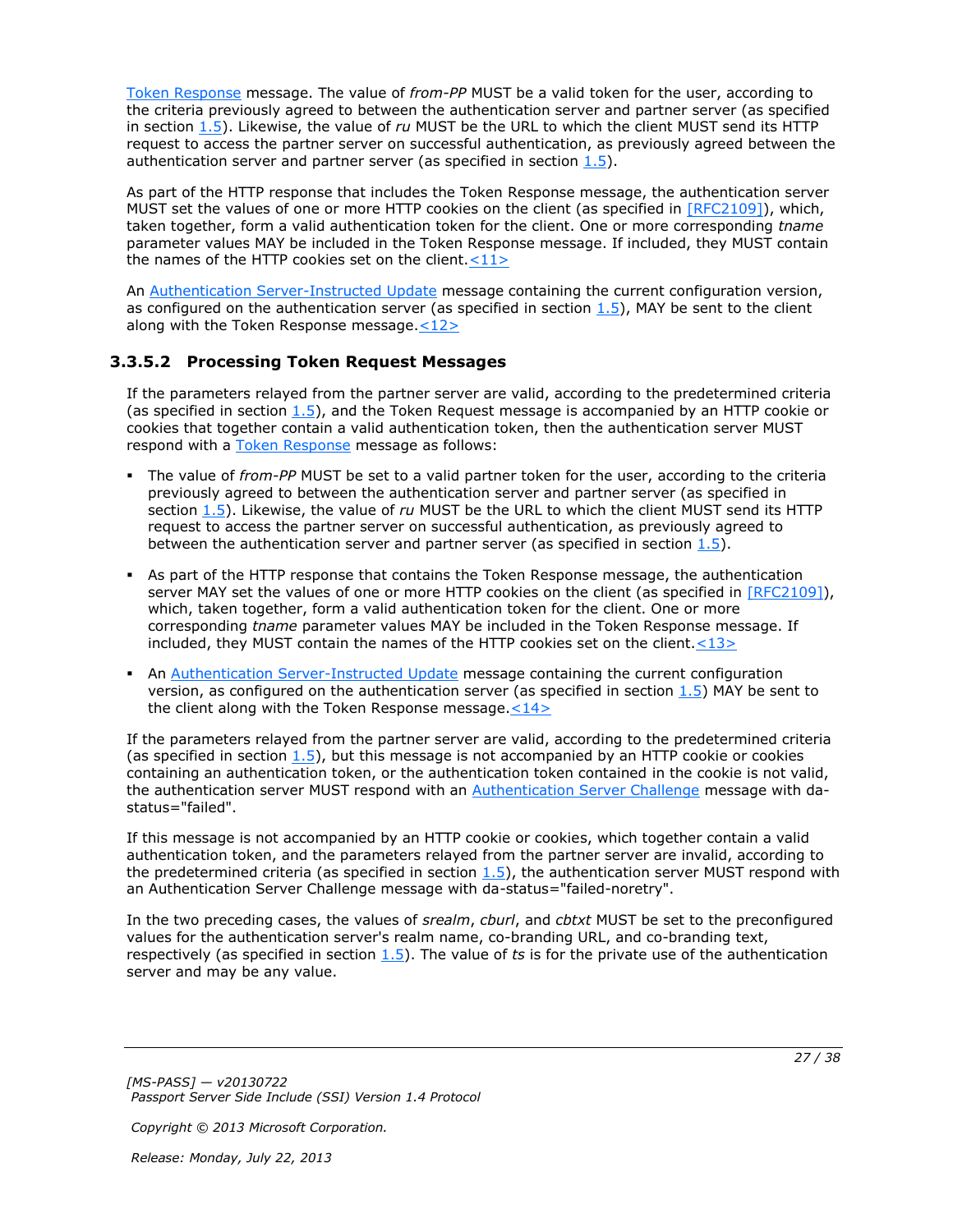If the Token Request message is accompanied by an HTTP cookie or cookies, which together contain a valid authentication token, but the parameters relayed from the partner server are invalid, according to the predetermined criteria (as specified in section  $1.5$ ), the authentication server MUST respond with an Authentication Server Challenge message containing the da-status="failed-noretry" parameter.

If the value of either the *OrgVerb* parameter or the *OrgUrl* parameter is invalid, the processing of the Token Request message is implementation-specific.

## <span id="page-27-0"></span>**3.3.6 Timer Events**

<span id="page-27-13"></span><span id="page-27-12"></span>None.

## <span id="page-27-1"></span>**3.3.7 Other Local Events**

None.

## <span id="page-27-2"></span>**3.4 Configuration Server Details**

### <span id="page-27-3"></span>**3.4.1 Abstract Data Model**

<span id="page-27-11"></span>Configuration servers are stateless and store no data that changes during the running of the protocol. They do, however, store some static, preconfigured information, as specified in section [1.5.](#page-8-2)

### <span id="page-27-4"></span>**3.4.2 Timers**

<span id="page-27-20"></span><span id="page-27-16"></span>None.

### <span id="page-27-5"></span>**3.4.3 Initialization**

<span id="page-27-14"></span>None.

# <span id="page-27-6"></span>**3.4.4 Higher-Layer Triggered Events**

# <span id="page-27-7"></span>**3.4.4.1 Processing HTTP GET**

<span id="page-27-15"></span>On receiving an HTTP GET from a client, the configuration server MUST send a response containing an [Update Configuration](#page-15-3) message. The parameters of the message MUST be set to the configuration server's preprovisioned configuration data, as specified in section [1.5.](#page-8-2)

# <span id="page-27-8"></span>**3.4.5 Processing Events and Sequencing Rules**

<span id="page-27-19"></span><span id="page-27-18"></span>None.

# <span id="page-27-9"></span>**3.4.6 Timer Events**

<span id="page-27-17"></span>None.

### <span id="page-27-10"></span>**3.4.7 Other Local Events**

None.

*[MS-PASS] — v20130722 Passport Server Side Include (SSI) Version 1.4 Protocol*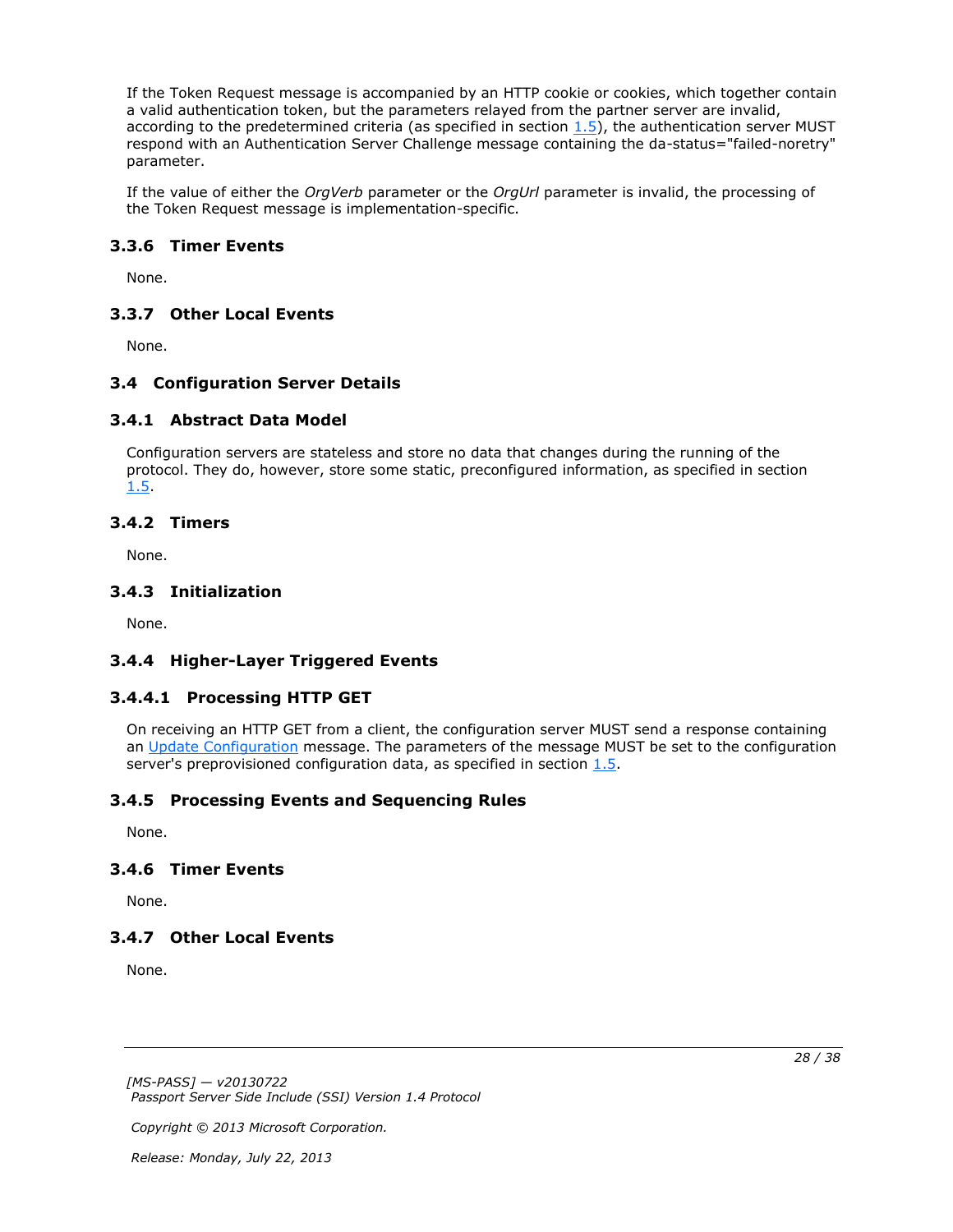# <span id="page-28-0"></span>**4 Protocol Examples**

<span id="page-28-1"></span>This example illustrates how a user obtains access to a restricted **[resource](#page-6-5)** using the Passport SSI Version 1.4 Protocol.



#### **Figure 5: How a user obtains access to a restricted resource**

1. The user attempts to navigate to a site that requires authentication. The browser issues the following request:

GET http://www.msn.com/passport/passport\_default.asp HTTP/1.1

2. The partner resource requires authentication and responds with the following Partner Server [Challenge](#page-14-3) message:

*[MS-PASS] — v20130722 Passport Server Side Include (SSI) Version 1.4 Protocol* 

*Copyright © 2013 Microsoft Corporation.*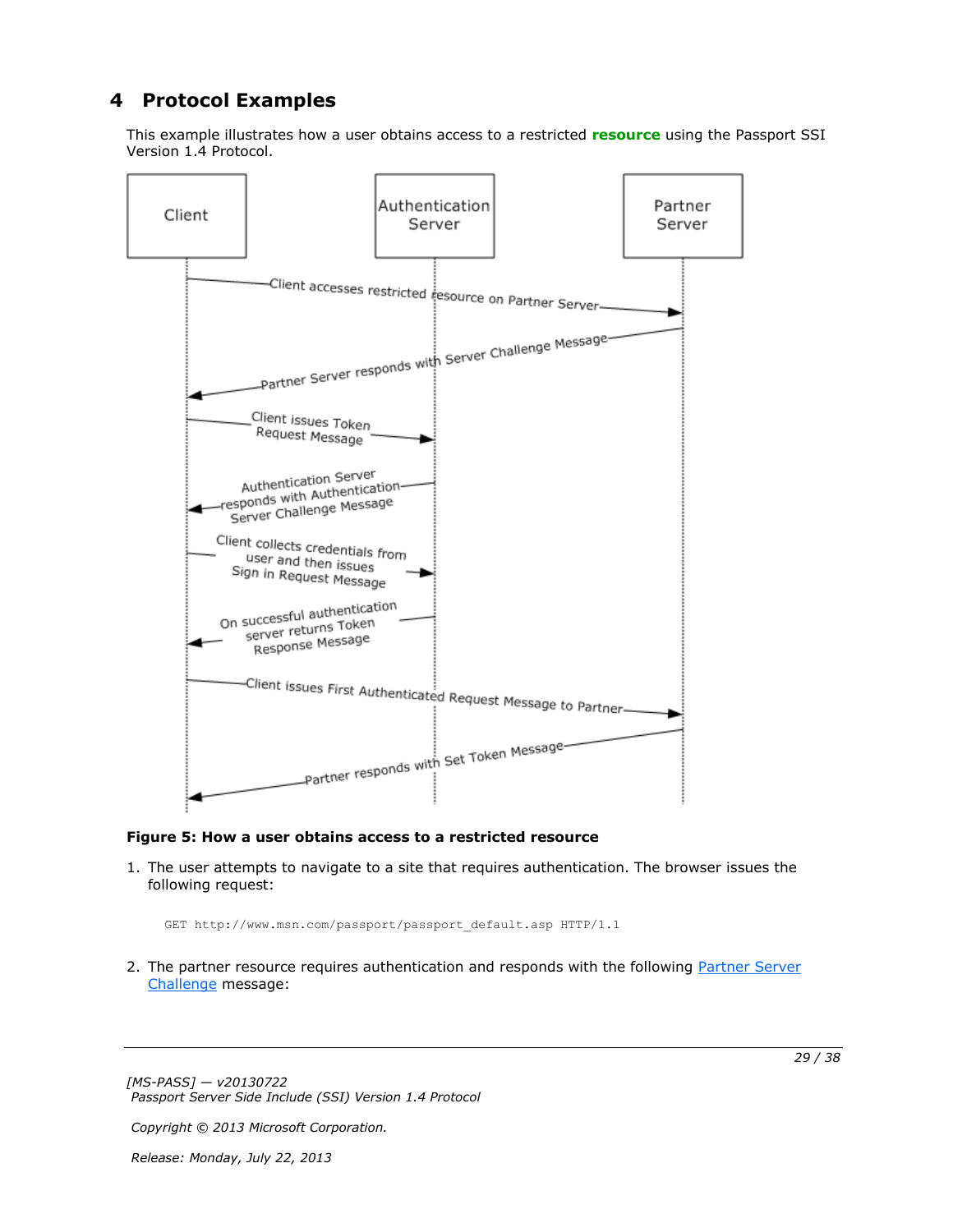```
HTTP/1.1 302 Redirect
Location : http://login.passport.com/login.srf?param1&param2
WWW-Authenticate : Passport1.4
param1,param2
```
3. The Passport SSI Version 1.4 Protocol client recognizes this response as a Partner Server Challenge message and proceeds with the client/server exchange, first issuing a [Token Request](#page-14-4) message with an empty token:

```
GET /login2.srf HTTP/1.1
Host : login.passport.com
Authorization: Passport1.4
tname=,OrgVerb=GET,OrgUrl=http://www.msn.com/passport/passport_default.asp,
param1,param2
```
4. The client has no authentication token. Therefore, the authentication server responds with an [Authentication Server Challenge](#page-11-1) message:

```
HTTP/1.1 401 Unauthorized
WWW-Authenticate : Passport1.4
    da-status=failed,srealm=Passport.NET, ts=0, param3
```
5. The client recognizes that it must collect credentials from the user. It acknowledges this to the client application, which calls the appropriate dialog box. The user enters the sign-in name, "someone@example.com", and password, "goalkeeper", and then clicks OK.

The client sends these credentials in a [Sign-in Request](#page-13-3) message over Secure Sockets Layer (SSL):

```
GET /login2.srf HTTP/1.1
Host : login.passport.com
Authorization: Passport1.4
sign-in=rusty%40hotmail.com,
pwd=goalkeeper,OrgVerb=GET,
OrgUrl=http://www.msn.com/passport/passport_default.asp,param1,param2
```
6. The authentication server responds over SSL with the [Token Response](#page-15-2) message:

```
HTTP/1.1 200 OK
Authentication-Info : Passport1.4
   da-status=success,tname=PPAuth,from-PP=1puV5BFuLD,
    ru=http://www.msn.com/passport/passport_default.asp
       Set-Cookie : PPAuth = "da-auth blob in passport.com" ;
```
7. The client recognizes the token contained in the *from-PP* parameter and stores it to be sent to the partner server. The client uses this to retry the request at the return URL in a **First** [Authenticated Request](#page-13-2) message:

```
GET /passport/passport default.asp HTTP/1.1
Host: www.msn.com
Authorization: Passport1.4
```
*[MS-PASS] — v20130722 Passport Server Side Include (SSI) Version 1.4 Protocol* 

*Copyright © 2013 Microsoft Corporation.* 

*Release: Monday, July 22, 2013* 

*30 / 38*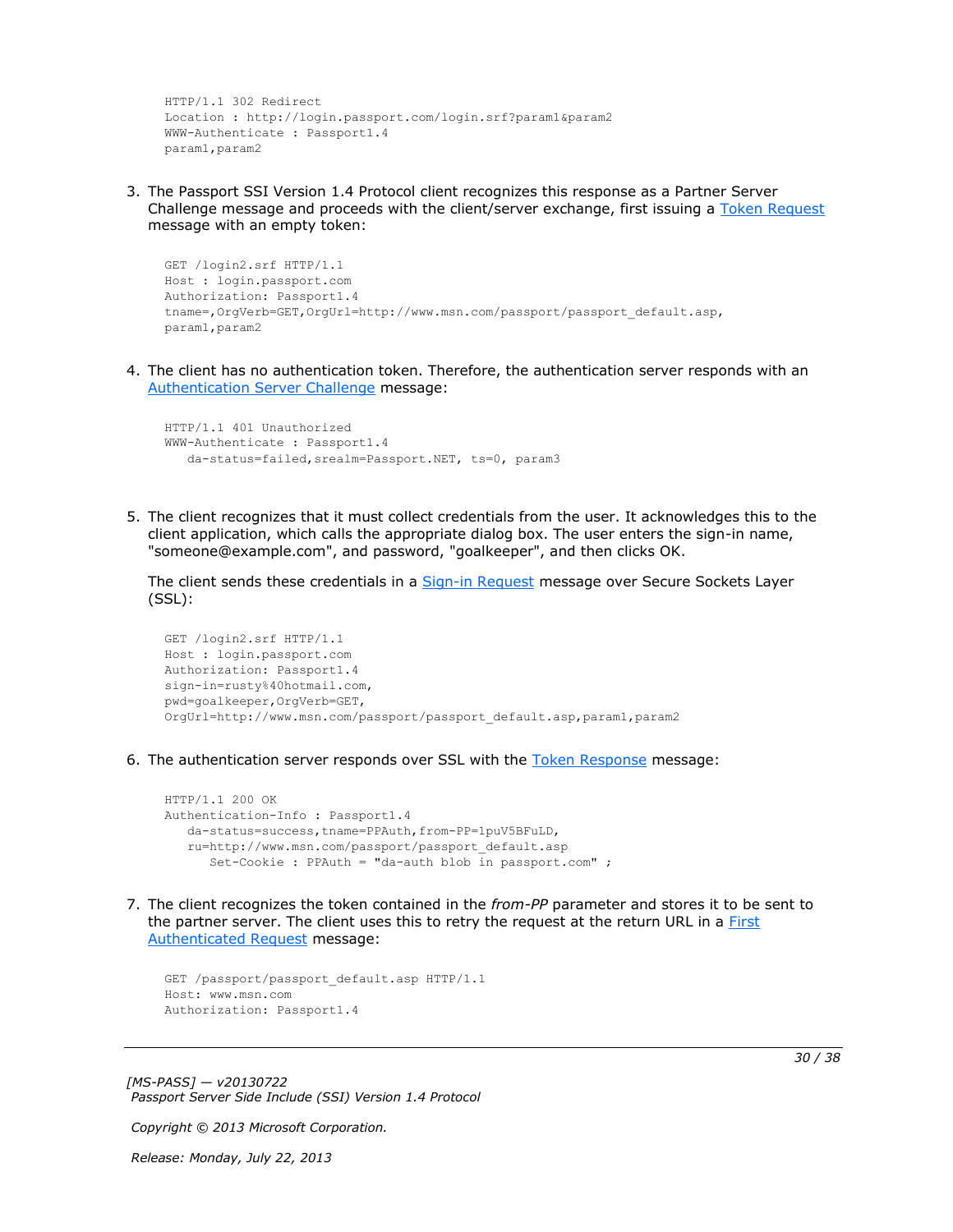from-PP=1puV5BFuLD

8. The server running at this URL recognizes the header in the request. Because this is the first authenticated request, it responds with a **Set Token** message:

HTTP/1.1 200 OK Authentication-Info : Passport1.4 tname=MSPAuth,tname=MSPProf Set-Cookie : MSPAuth = "auth blob in msn.com" ; Set-Cookie : MSPProf = "prof blob in msn.com" ;

The client recognizes and stores the token. The user is now authenticated to the site.

*[MS-PASS] — v20130722 Passport Server Side Include (SSI) Version 1.4 Protocol* 

*Copyright © 2013 Microsoft Corporation.*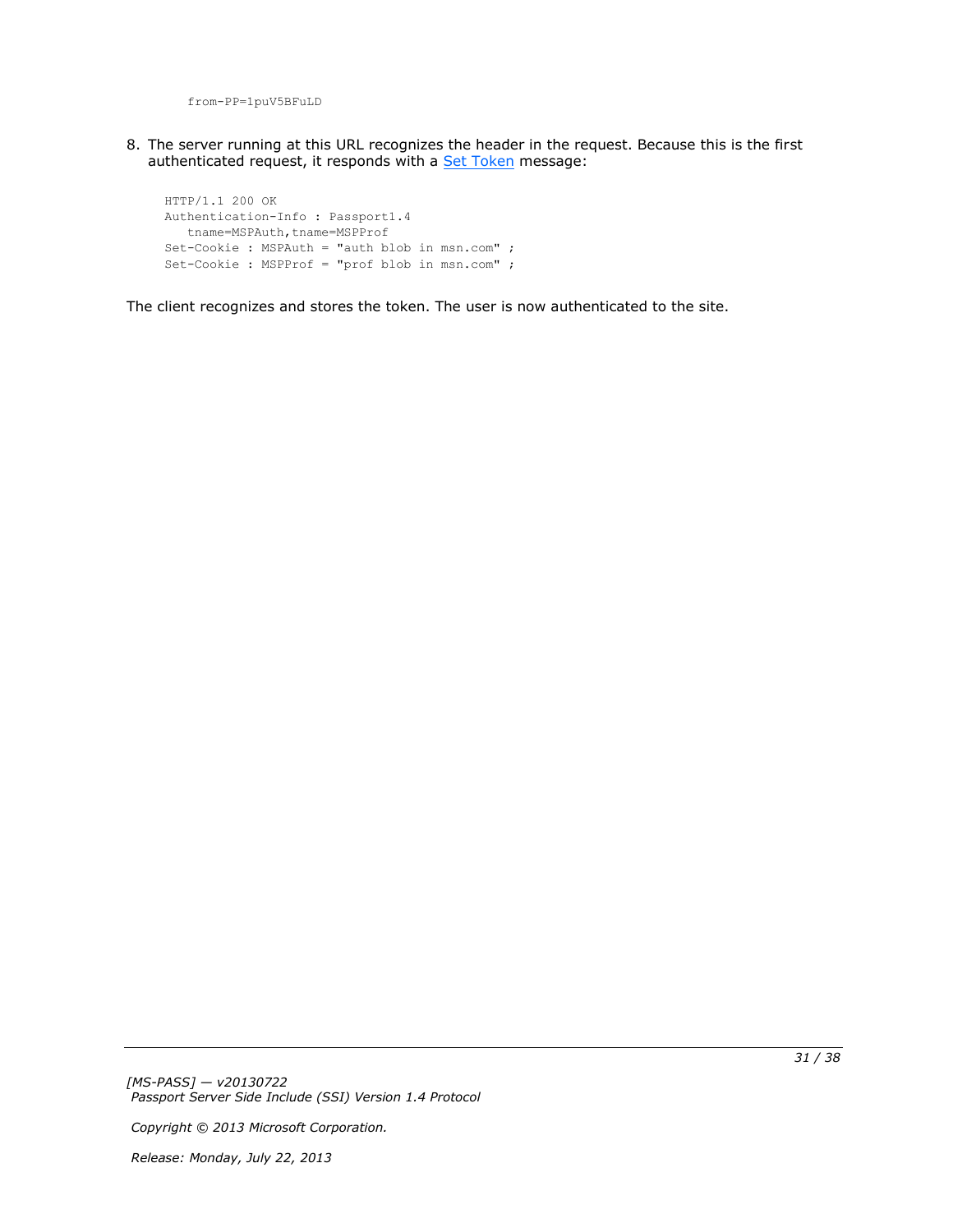# <span id="page-31-0"></span>**5 Security**

<span id="page-31-5"></span>The following sections specify security considerations for implementers of the Passport SSI Version 1.4 Protocol.

# <span id="page-31-1"></span>**5.1 Security Considerations for Implementers**

<span id="page-31-3"></span>Communications to the authentication server and configuration server SHOULD use HTTP over TLS, as specified in [\[RFC2818\].](http://go.microsoft.com/fwlink/?LinkId=90383)

# <span id="page-31-2"></span>**5.2 Index of Security Parameters**

<span id="page-31-4"></span>None.

*[MS-PASS] — v20130722 Passport Server Side Include (SSI) Version 1.4 Protocol* 

*Copyright © 2013 Microsoft Corporation.*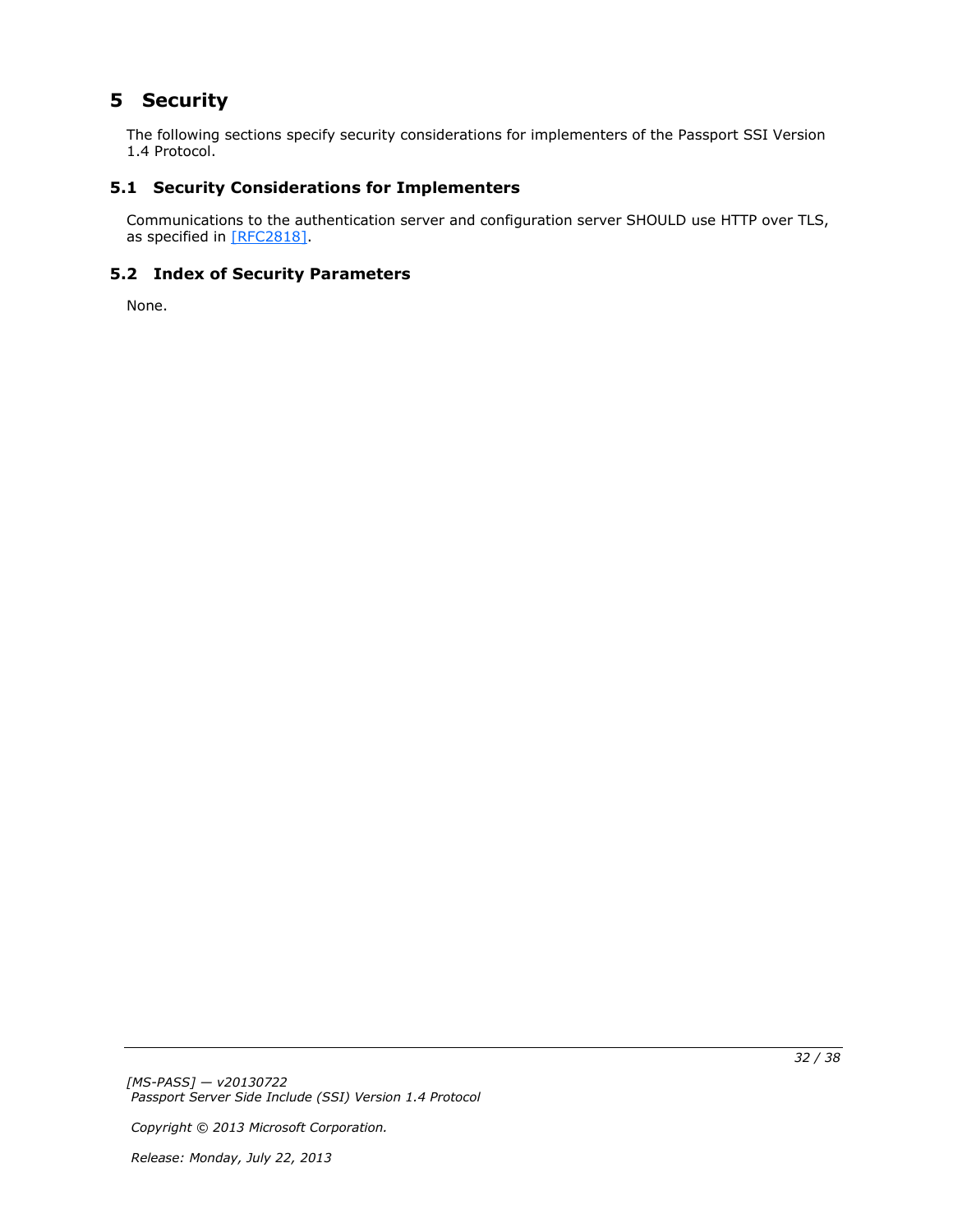# <span id="page-32-0"></span>**6 Appendix A: Product Behavior**

<span id="page-32-8"></span>The information in this specification is applicable to the following Microsoft products or supplemental software. References to product versions include released service packs:

- Windows Server 2003 operating system
- **Windows XP operating system**
- **Windows Vista operating system**
- **Windows Server 2008 operating system**
- Windows 7 operating system
- Windows Server 2008 R2 operating system
- Windows 8 operating system
- **Windows Server 2012 operating system**
- Windows 8.1 operating system
- **Windows Server 2012 R2 operating system**

Exceptions, if any, are noted below. If a service pack or Quick Fix Engineering (QFE) number appears with the product version, behavior changed in that service pack or QFE. The new behavior also applies to subsequent service packs of the product unless otherwise specified. If a product edition appears with the product version, behavior is different in that product edition.

Unless otherwise specified, any statement of optional behavior in this specification that is prescribed using the terms SHOULD or SHOULD NOT implies product behavior in accordance with the SHOULD or SHOULD NOT prescription. Unless otherwise specified, the term MAY implies that the product does not follow the prescription.

<span id="page-32-1"></span> $\langle 1 \rangle$  Section 1.5: The configuration server URL is stored in registry key HKEY\_LOCAL\_MACHINE\SOFTWARE\Microsoft\Windows\CurrentVersion\Internet Settings\Passport and, by default, contains the value "http://nexus.passport.com/rdr/pprdr.asp".

<span id="page-32-2"></span>[<2> Section 2.2.1: T](#page-11-2)he Windows-based client sends this value to the partner server via an HTTP redirect after it receives it from the AS.

<span id="page-32-3"></span>[<3> Section 2.2.3: W](#page-12-6)indows Passport authentication server implementations include an Authentication Server-Instructed Update message with every Token Response message.

<span id="page-32-4"></span>[<4> Section 2.2.8: T](#page-14-6)he Windows-based client processes the [Partner Server Challenge](#page-14-3) message only when returned with a 302 HTTP status code.

<span id="page-32-5"></span>[<5> Section 2.2.9: T](#page-14-7)he Windows-based client processes the tokens, which are set as cookies, as part of the message. The Windows-based client does process the Authentication-Info header in the message. The Windows-based client also does normal processing of any HTTP status codes per the HTTP standard.

<span id="page-32-6"></span>[<6> Section 3.1.1: T](#page-17-6)he Windows-based client does store this state.

<span id="page-32-7"></span> $\langle$  [<7> Section 3.1.5.1: A](#page-21-6) Windows client compares the condition to the list of installed security support providers (SSPs) on the box.

*[MS-PASS] — v20130722 Passport Server Side Include (SSI) Version 1.4 Protocol* 

*Copyright © 2013 Microsoft Corporation.*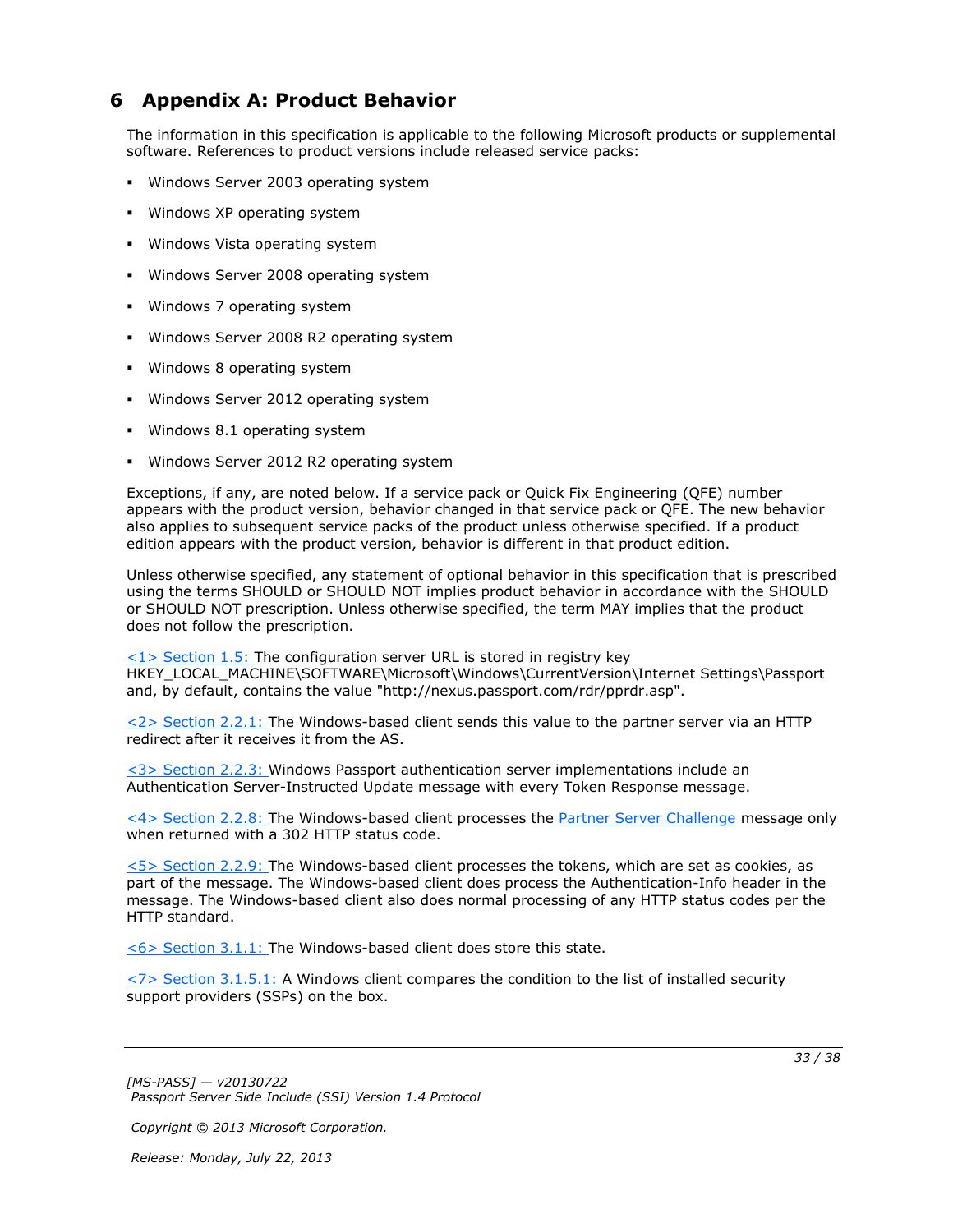<span id="page-33-0"></span>[<8> Section 3.1.5.2: T](#page-21-7)he client always takes the values of sign-in and **Pwd** from its **Cached User Credentials** if credentials are stored there and if the *prompt* predicate parameter is absent from the [Authentication Server Challenge](#page-11-1) message.

<span id="page-33-1"></span>[<9> Section 3.1.5.7: A](#page-22-13)ll *tname* parameter values sent to the client are ignored.

<span id="page-33-2"></span>[<10> Section 3.1.5.8: A](#page-22-14)ll *tname* parameter values sent to the client are ignored.

<span id="page-33-3"></span> $\leq$ 11> Section 3.3.5.1: The Microsoft Passport authentication server implementation does not include any *tname* parameter values in its [Token Response](#page-15-2) messages.

<span id="page-33-4"></span>[<12> Section 3.3.5.1: T](#page-26-2)he Microsoft Passport authentication server includes an [Authentication](#page-12-5)  [Server-Instructed Update](#page-12-5) message with every [Token Response](#page-15-2) message.

<span id="page-33-5"></span>[<13> Section 3.3.5.2: T](#page-26-3)he Microsoft Passport authentication server implementation does not include any *tname* parameter values in its [Token Response](#page-15-2) messages.

The Microsoft Passport authentication server sets cookies only if cookies are not already set, or if cookies are set and the authentication server performed additional verification on the data contained in the cookies. Verification consists of verifying user account status and is Passport authentication server-specific.

<span id="page-33-6"></span>[<14> Section 3.3.5.2: T](#page-26-4)he Microsoft Passport authentication server includes an [Authentication](#page-12-5)  [Server-Instructed Update](#page-12-5) message with every [Token Response](#page-15-2) message.

*[MS-PASS] — v20130722 Passport Server Side Include (SSI) Version 1.4 Protocol* 

*Copyright © 2013 Microsoft Corporation.*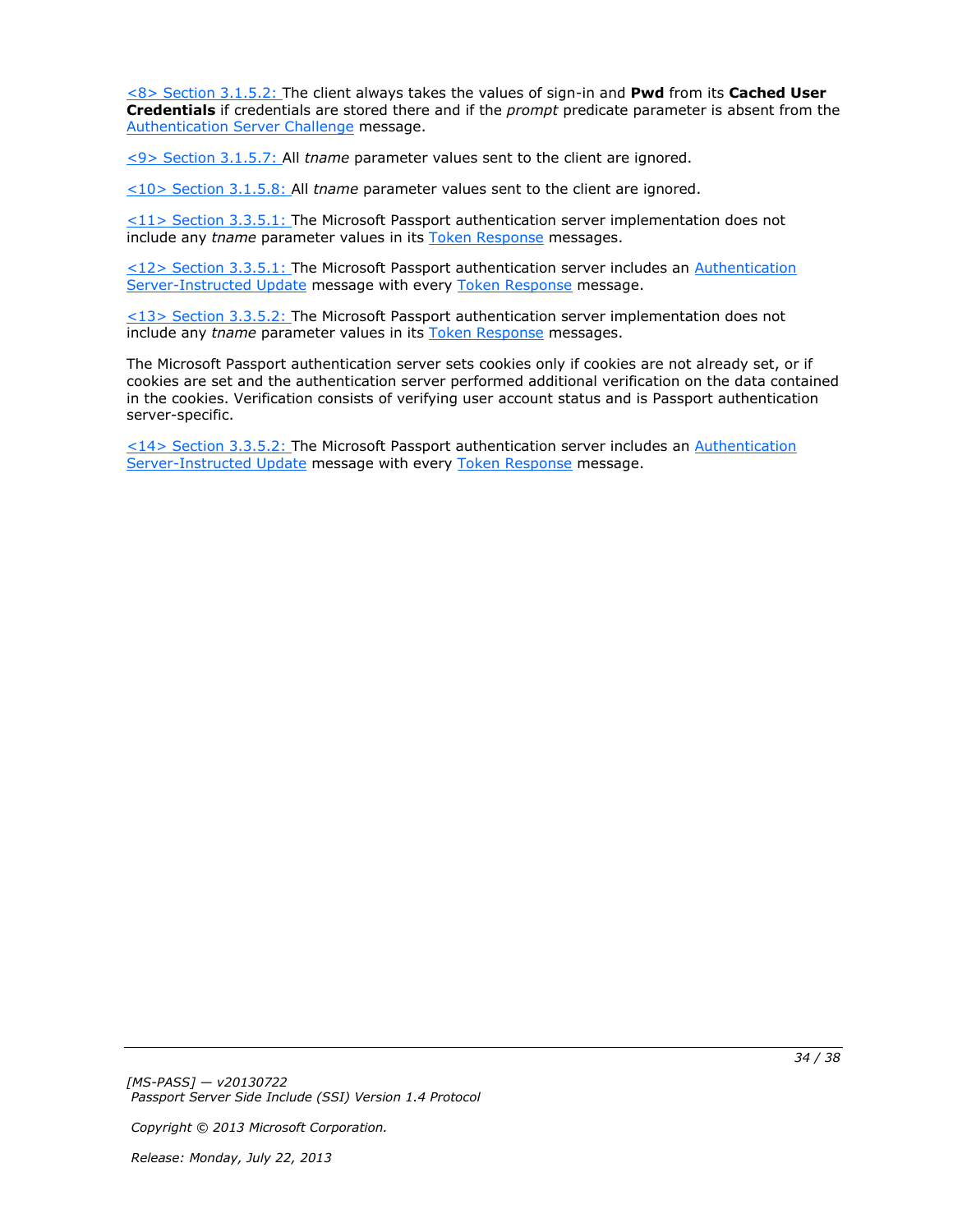# <span id="page-34-0"></span>**7 Change Tracking**

<span id="page-34-1"></span>This section identifies changes that were made to the [MS-PASS] protocol document between the January 2013 and August 2013 releases. Changes are classified as New, Major, Minor, Editorial, or No change.

The revision class **New** means that a new document is being released.

The revision class **Major** means that the technical content in the document was significantly revised. Major changes affect protocol interoperability or implementation. Examples of major changes are:

- A document revision that incorporates changes to interoperability requirements or functionality.
- An extensive rewrite, addition, or deletion of major portions of content.
- The removal of a document from the documentation set.
- Changes made for template compliance.

The revision class **Minor** means that the meaning of the technical content was clarified. Minor changes do not affect protocol interoperability or implementation. Examples of minor changes are updates to clarify ambiguity at the sentence, paragraph, or table level.

The revision class **Editorial** means that the language and formatting in the technical content was changed. Editorial changes apply to grammatical, formatting, and style issues.

The revision class **No change** means that no new technical or language changes were introduced. The technical content of the document is identical to the last released version, but minor editorial and formatting changes, as well as updates to the header and footer information, and to the revision summary, may have been made.

Major and minor changes can be described further using the following change types:

- New content added.
- **Content updated.**
- Content removed.
- New product behavior note added.
- **Product behavior note updated.**
- **Product behavior note removed.**
- New protocol syntax added.
- **Protocol syntax updated.**
- **Protocol syntax removed.**
- New content added due to protocol revision.
- Content updated due to protocol revision.
- Content removed due to protocol revision.
- New protocol syntax added due to protocol revision.

*Copyright © 2013 Microsoft Corporation.*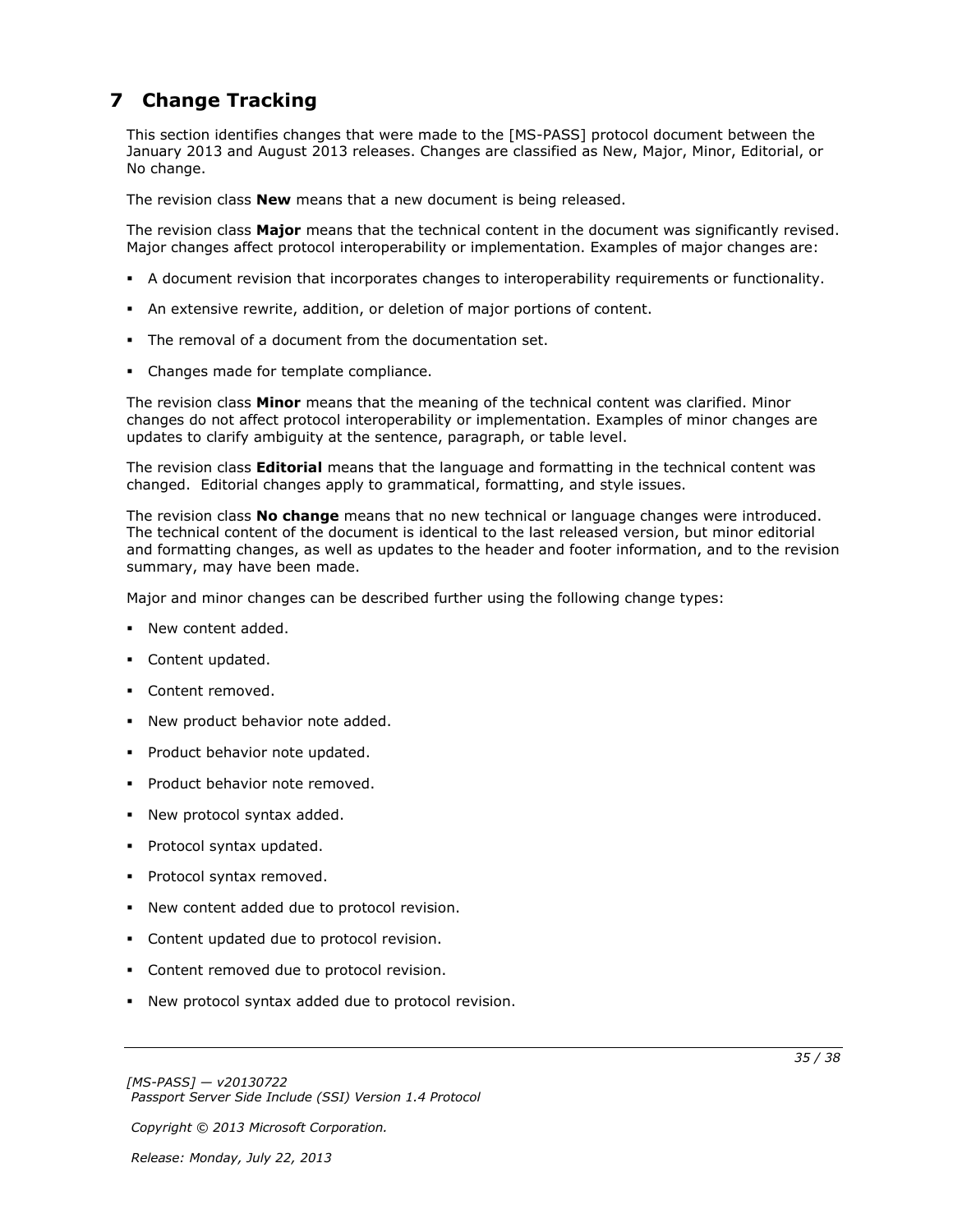- **Protocol syntax updated due to protocol revision.**
- **Protocol syntax removed due to protocol revision.**
- New content added for template compliance.
- Content updated for template compliance.
- **Content removed for template compliance.**
- Obsolete document removed.

Editorial changes are always classified with the change type **Editorially updated.**

Some important terms used in the change type descriptions are defined as follows:

- **Protocol syntax** refers to data elements (such as packets, structures, enumerations, and methods) as well as interfaces.
- **Protocol revision** refers to changes made to a protocol that affect the bits that are sent over the wire.

The changes made to this document are listed in the following table. For more information, please contact [protocol@microsoft.com.](mailto:protocol@microsoft.com)

| <b>Section</b>                                | Tracking number (if applicable)<br>and description                                                                             | <b>Major</b><br>change<br>(Y or<br>N) | Change<br>type      |
|-----------------------------------------------|--------------------------------------------------------------------------------------------------------------------------------|---------------------------------------|---------------------|
| <b>Appendix A:</b><br><b>Product Behavior</b> | Modified this section to include references to Windows 8.1<br>operating system and Windows Server 2012 R2 operating<br>system. | v                                     | Content<br>updated. |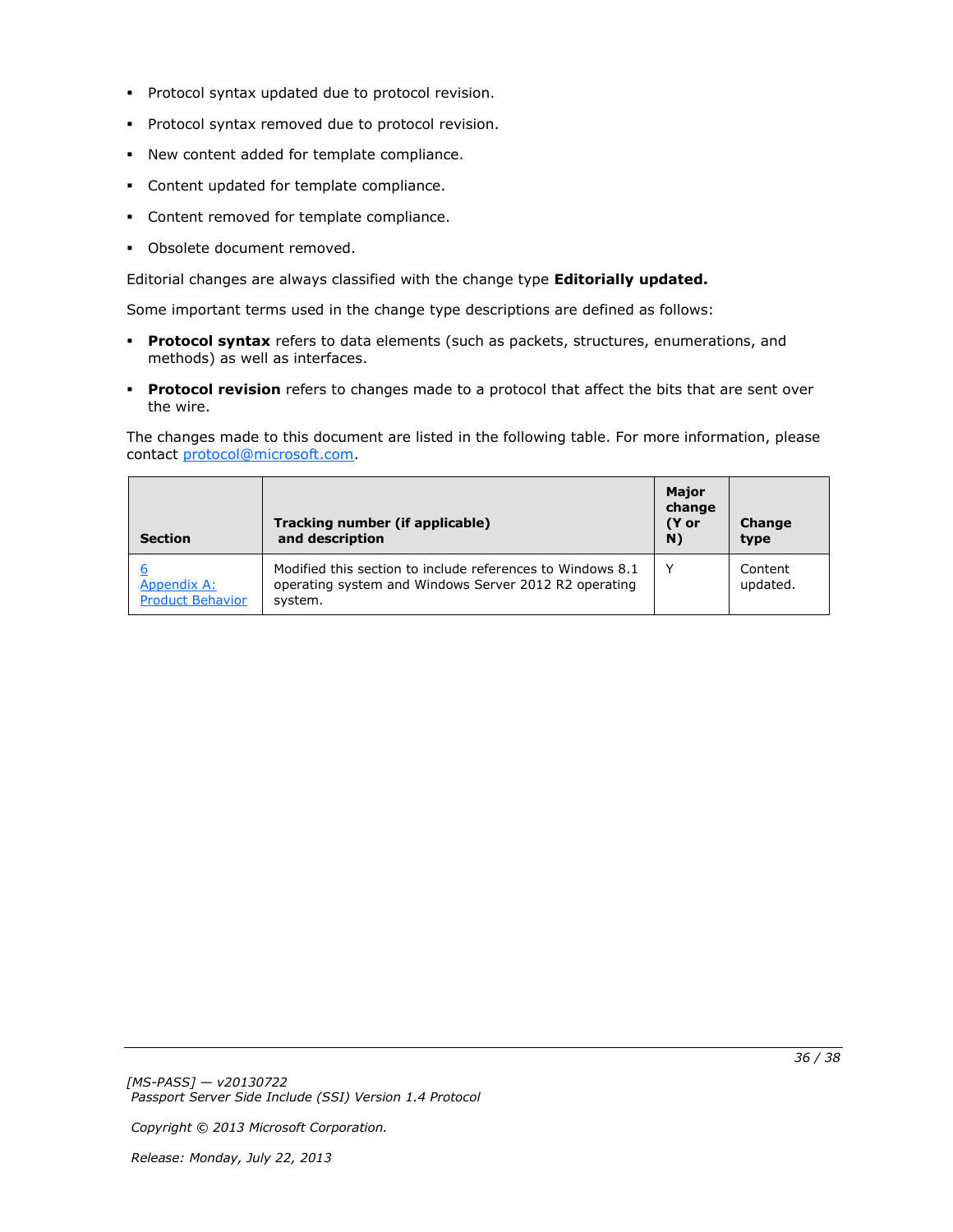# <span id="page-36-0"></span>**8 Index**

#### **A**

Abstract data model [authentication server](#page-24-11) 25 [client](#page-17-5) 18 [configuration server](#page-27-11) 28 [partner server](#page-22-15) 23 Access attempt - [restricted resource](#page-24-10) 25 [Applicability](#page-9-4) 10 Authentication server [abstract data model](#page-24-11) 25 [higher-layer triggered events](#page-24-12) 25 [initialization](#page-24-13) 25 [local events](#page-27-12) 28 [message processing](#page-24-14) 25 [sequencing rules](#page-24-14) 25 [Sign-in Request message](#page-25-1) 26 [timer events](#page-27-13) 28 [timers](#page-24-15) 25 [Token Request message](#page-26-5) 27 Authentication Server Challenge message [client](#page-21-4) 22 [overview](#page-11-1) 12 Authentication Server Logout message [client](#page-22-12) 23 [overview](#page-12-3) 13 Authentication Server Redirect message [client](#page-22-11) 23 [overview](#page-12-4) 13 Authentication Server-Instructed Update message [client](#page-21-3) 22 [overview](#page-12-5) 13

# **C**

[Capability negotiation](#page-9-5) 10 [Change tracking](#page-34-1) 35 **Client** [abstract data model](#page-17-5) 18 [higher-layer triggered events](#page-18-8) 19 [initialization](#page-18-9) 19 [local events](#page-22-16) 23 [message processing](#page-18-7) 19 [sequencing rules](#page-18-7) 19 [timer events](#page-22-17) 23 [timers](#page-17-7) 18 Configuration server [abstract data model](#page-27-11) 28 [higher-layer triggered events](#page-27-14) 28 [HTTP GET](#page-27-15) 28 [initialization](#page-27-16) 28 [local events](#page-27-17) 28 [message processing](#page-27-18) 28 [sequencing rules](#page-27-18) 28 [timer events](#page-27-19) 28 [timers](#page-27-20) 28

#### **D**

Data model - abstract [authentication server](#page-24-11) 25 [client](#page-17-5) 18 [configuration server](#page-27-11) 28 [partner server](#page-22-15) 23 [Definitions](#page-10-4) 11

# **E**

[Examples](#page-28-1) 29

### **F**

Fields - [vendor-extensible](#page-9-6) 10 First Authenticated Request message [overview](#page-13-2) 14 [partner server](#page-23-3) 24

### **G**

[Glossary](#page-5-10) 6

# **H**

Higher-layer triggered events [authentication server](#page-24-12) 25 [client](#page-18-8) 19 [configuration server](#page-27-14) 28 [partner server](#page-23-4) 24 [HTTP GET](#page-27-15) 28

#### **I**

Implementers - [security considerations](#page-31-3) 32 [Informative references](#page-7-2) 8 Initialization [authentication server](#page-24-13) 25 [client](#page-18-9) 19 [configuration server](#page-27-16) 28 [partner server](#page-22-18) 23 [Introduction](#page-5-11) 6

#### **L**

Local events [authentication server](#page-27-12) 28 [client](#page-22-16) 23 [configuration server](#page-27-17) 28

## **M**

Message processing [authentication server](#page-24-14) 25 [client](#page-18-7) 19 [configuration server](#page-27-18) 28 [partner server](#page-23-5) 24 Messages [overview](#page-10-5) 11

*[MS-PASS] — v20130722 Passport Server Side Include (SSI) Version 1.4 Protocol* 

*Copyright © 2013 Microsoft Corporation.*